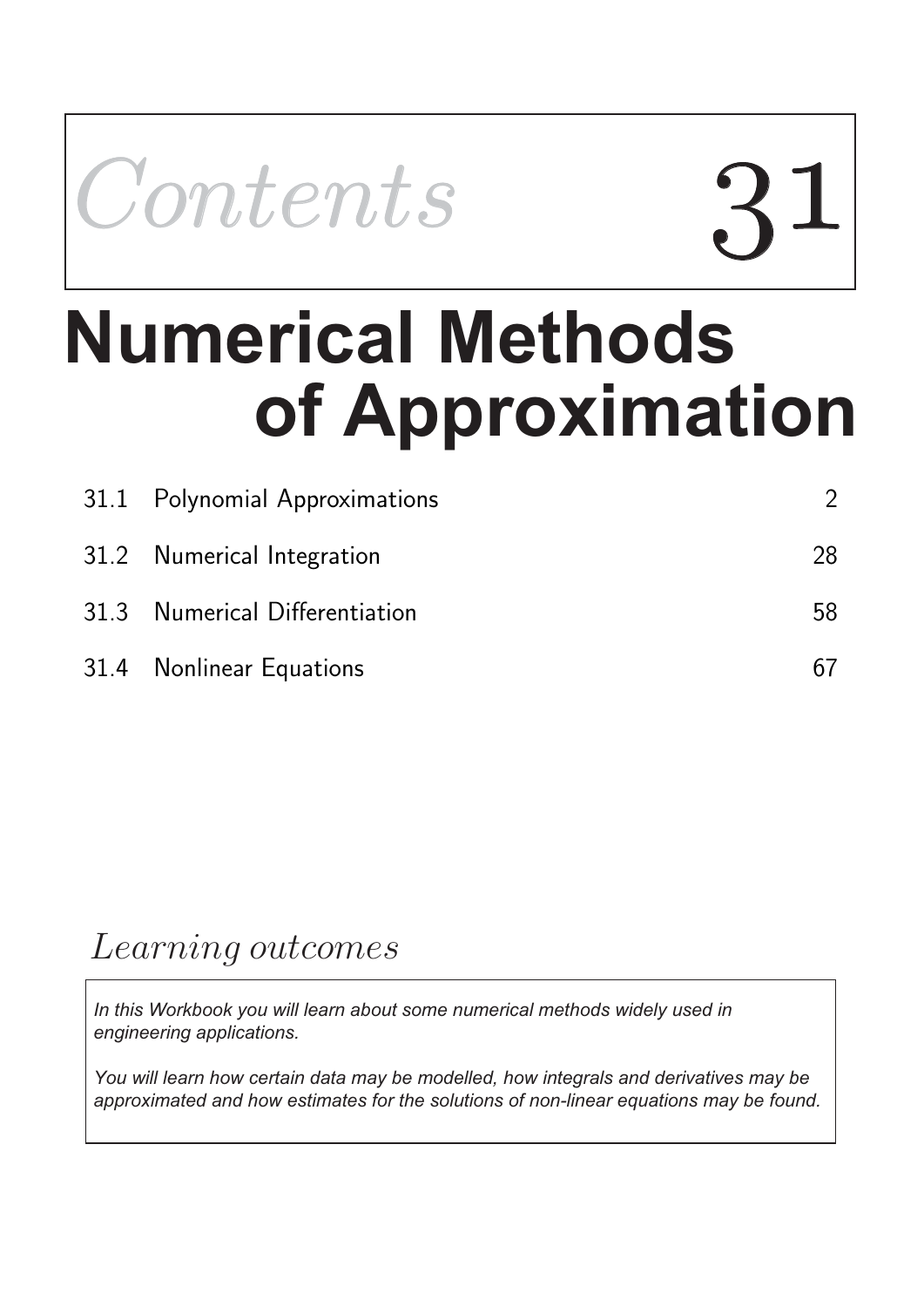# **Polynomial Approximations**





# **Introduction**

Polynomials are functions with useful properties. Their relatively simple form makes them an ideal candidate to use as approximations for more complex functions. In this second Workbook on Numerical Methods, we begin by showing some ways in which certain functions of interest may be approximated by polynomials.



Before starting this Section you should . . .

# **Learning Outcomes**

On completion you should be able to ...

- revise material on maxima and minima of functions of two variables
- be familiar with polynomials and Taylor series
- interpolate data with polynomials
- find the least squares best fit straight line to experimental data

 $\overline{\phantom{0}}$ 

 $\searrow$ 

 $\ge$ 

 $\overline{\phantom{0}}$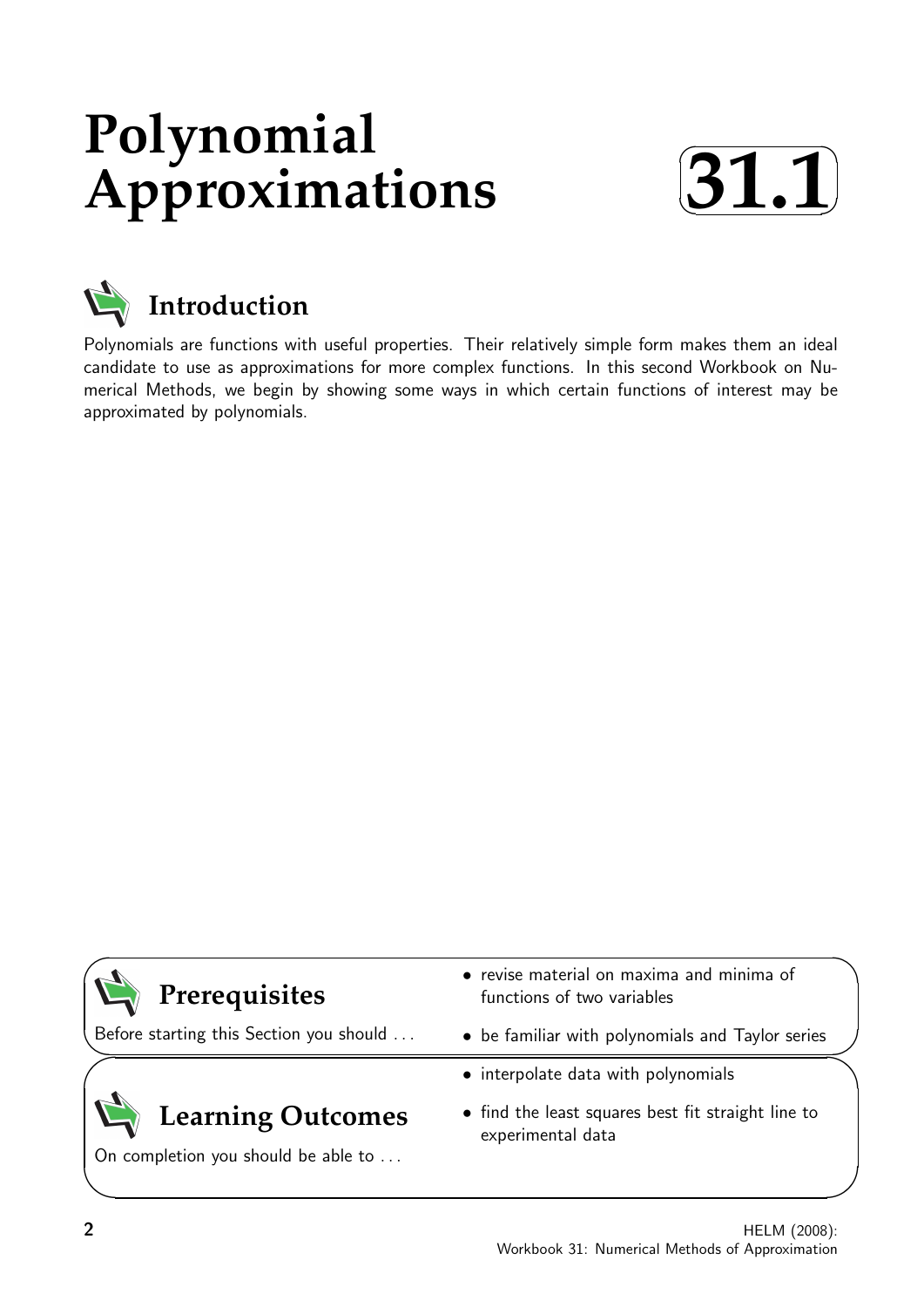

# **1. Polynomials**

A polynomial in  $x$  is a function of the form

 $p(x) = a_0 + a_1 x + a_2 x^2 + \ldots a_n x^n \qquad (a_n \neq 0, \quad n$  a non-negative integer)

where  $a_0, a_1, a_2, \ldots, a_n$  are constants. We say that this polynomial p has **degree** equal to n. (The degree of a polynomial is the highest power to which the argument, here it is  $x$ , is raised.) Such functions are relatively simple to deal with, for example they are easy to differentiate and integrate. In this Section we will show ways in which a function of interest can be approximated by a polynomial. First we briefly ensure that we are certain what a polynomial is.



## **Example 1**

Which of these functions are polynomials in  $x$ ? In the case(s) where  $f$  is a polynomial, give its degree.

(a)  $f(x) = x^2 - 2 - \frac{1}{x}$  $\frac{1}{x}$ , (b)  $f(x) = x^4 + x - 6$ , (c)  $f(x) = 1$ ,

(d)  $f(x) = mx + c$ , m and c are constants. (e)  $f(x) = 1 - x^6 + 3x^3 - 5x^3$ 

#### Solution

- (a) This is not a polynomial because of the  $\frac{1}{x}$  term (no negative powers of the argument are allowed in polynomials).
- (b) This is a polynomial in  $x$  of degree 4.
- (c) This is a polynomial of degree 0.
- (d) This straight line function is a polynomial in x of degree 1 if  $m \neq 0$  and of degree 0 if  $m = 0$ .
- (e) This is a polynomial in x of degree 6.



Which of these functions are polynomials in  $x$ ? In the case(s) where  $f$  is a polynomial, give its degree.

(a) 
$$
f(x) = (x-1)(x+3)
$$
 (b)  $f(x) = 1-x^7$  (c)  $f(x) = 2+3e^x-4e^{2x}$ 

$$
(\mathsf{d})f(x) = \cos(x) + \sin^2(x)
$$

#### Your solution

#### Answer

- (a) This function, like all quadratics, is a polynomial of degree 2.
- (b) This is a polynomial of degree 7.
- (c) and (d) These are not polynomials in  $x$ . Their Maclaurin expansions have infinitely many terms.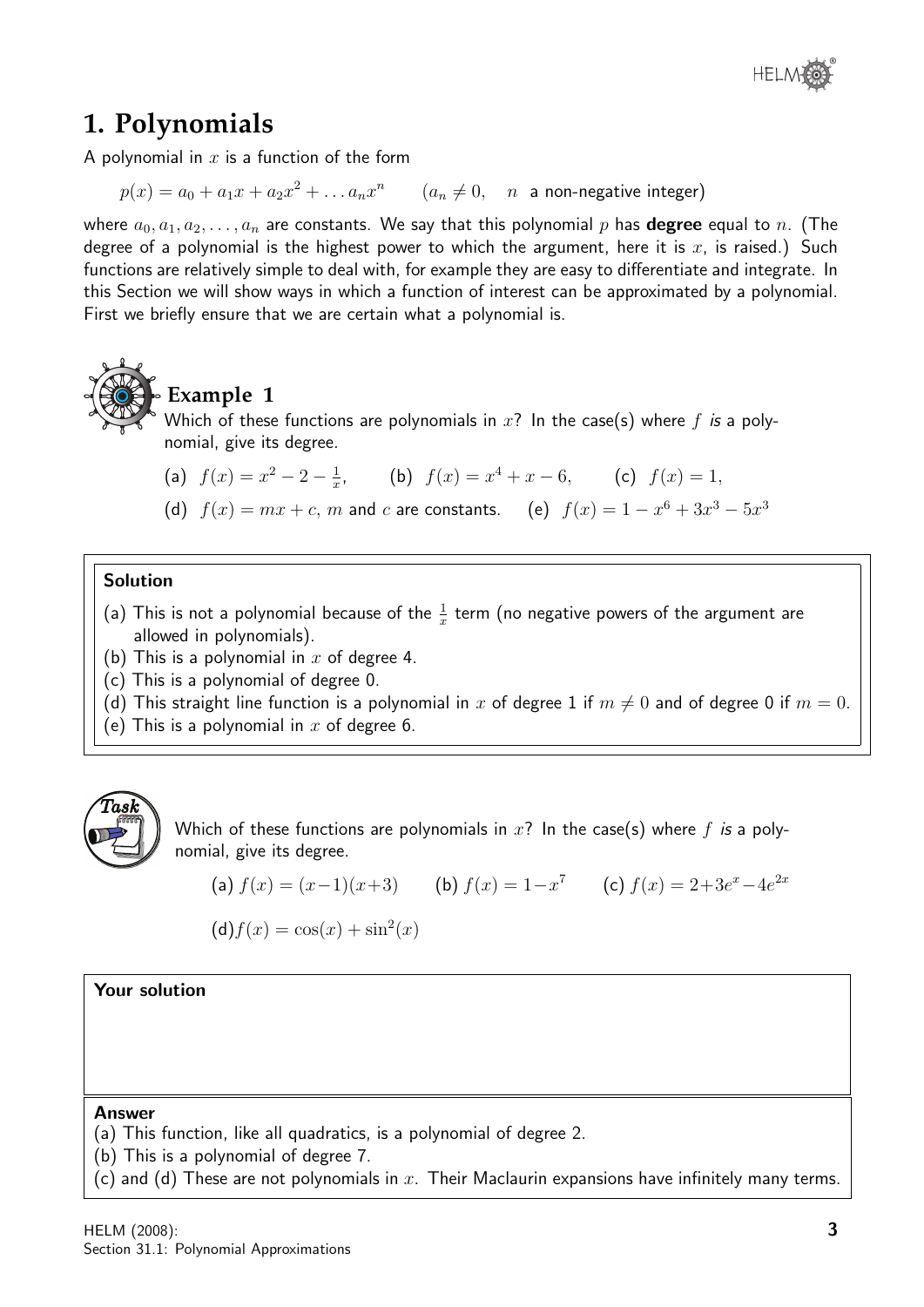We have in fact already seen, in HELM 16, one way in which some functions may be approximated by polynomials. We review this next.

### **2. Taylor series**

In HELM 16 we encountered Maclaurin series and their generalisation, Taylor series. Taylor series are a useful way of approximating functions by polynomials. The Taylor series expansion of a function  $f(x)$  about  $x = a$  may be stated

 $f(x) = f(a) + (x - a)f'(a) + \frac{1}{2}(x - a)^2 f''(a) + \frac{1}{3!}(x - a)^3 f'''(a) + \dots$ 

(The special case called Maclaurin series arises when  $a = 0$ .)

The general idea when using this formula in practice is to consider only points x which are near to  $a$ . Given this it follows that  $(x - a)$  will be small,  $(x - a)^2$  will be even smaller,  $(x - a)^3$  will be smaller still, and so on. This gives us confidence to simply neglect the terms beyond a certain power, or, to put it another way, to **truncate** the series.

## **Example 2** Find the Taylor polynomial of degree 2 about the point  $x = 1$ , for the function  $f(x) = \ln(x)$ .

#### Solution

In this case  $a = 1$  and we need to evaluate the following terms

$$
f(a) = \ln(a) = \ln(1) = 0,
$$
  $f'(a) = 1/a = 1,$   $f''(a) = -1/a^2 = -1.$ 

Hence

$$
\ln(x) \approx 0 + (x - 1) - \frac{1}{2}(x - 1)^2 = -\frac{3}{2} + 2x - \frac{x^2}{2}
$$

which will be reasonably accurate for  $x$  close to 1, as you can readily check on a calculator or computer. For example, for all x between 0.9 and 1.1, the polynomial and logarithm agree to at least 3 decimal places.

One drawback with this approach is that we need to find (possibly many) derivatives of  $f$ . Also, there can be some doubt over what is the best choice of  $a$ . The statement of Taylor series is an extremely useful piece of theory, but it can sometimes have limited appeal as a means of approximating functions by polynomials.

Next we will consider two alternative approaches.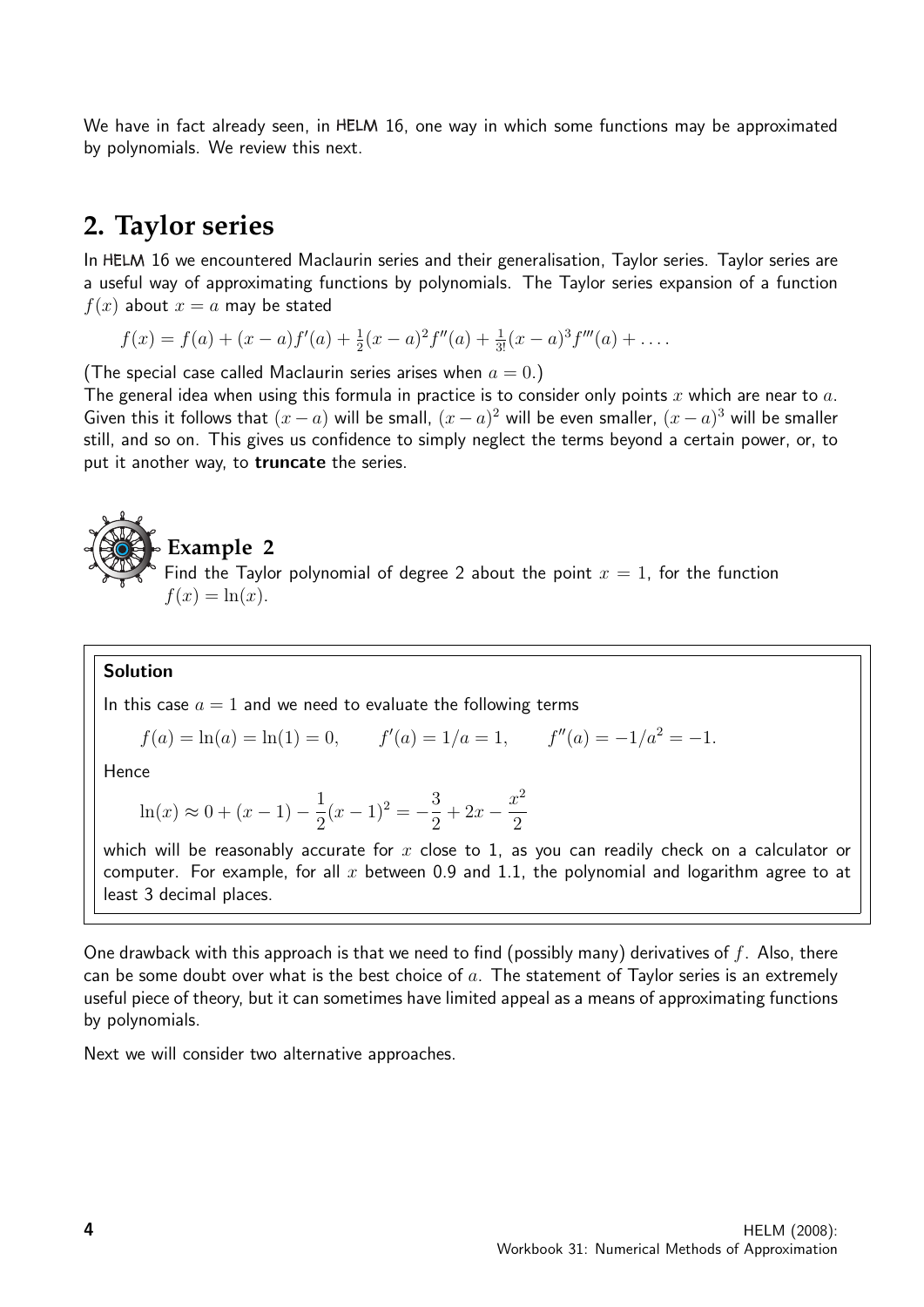

# **3. Polynomial approximations - exact data**

Here and in subsections 4 and 5 we consider cases where, rather than knowing an expression for the function, we have a list of point values. Sometimes it is good enough to find a polynomial that passes near these points (like putting a straight line through experimental data). Such a polynomial is an approximating polynomial and this case follows in subsection 4. Here and in subsection 5 we deal with the case where we want a polynomial to pass exactly through the given data, that is, an interpolating polynomial.

#### **Lagrange interpolation**

Suppose that we know (or choose to sample) a function  $f$  exactly at a few points and that we want to approximate how the function behaves between those points. In its simplest form this is equivalent to a dot-to-dot puzzle (see Figure 1(a)), but it is often more desirable to seek a curve that does not have "corners" in it (see Figure 1(b)).





(a) Linear, or "dot-to-dot", interpolation, with corners at all of the data points.

(b) A smoother interpolation of the data points.

#### Figure 1

Let us suppose that the data are in the form  $(x_1, f_1)$ ,  $(x_2, f_2)$ ,  $(x_3, f_3)$ , ..., these are the points plotted as crosses on the diagrams above. (For technical reasons, and those of common sense, we suppose that the x-values in the data are all distinct.)

Our aim is to find a polynomial which passes exactly through the given data points. We want to find  $p(x)$  such that

$$
p(x_1) = f_1
$$
,  $p(x_2) = f_2$ ,  $p(x_3) = f_3$ , ...

There is a mathematical trick we can use to achieve this. We define Lagrange polynomials  $L_1$ ,  $L_2, L_3, \ldots$  which have the following properties:

| $L_1(x) = 1$ , | at $x = x_1$ , | $L_1(x) = 0,$ |  | at $x = x_2, x_3, x_4 \ldots$ |
|----------------|----------------|---------------|--|-------------------------------|
| $L_2(x) = 1$ , | at $x=x_2$ ,   | $L_2(x) = 0,$ |  | at $x = x_1, x_3, x_4 \ldots$ |
| $L_3(x) = 1,$  | at $x=x_3$ ,   | $L_3(x) = 0,$ |  | at $x = x_1, x_2, x_4 \ldots$ |
|                |                |               |  |                               |

Each of these functions acts like a filter which "turns off" if you evaluate it at a data point other than its own. For example if you evaluate  $L_2$  at any data point other than  $x_2$ , you will get zero. Furthermore, if you evaluate any of these Lagrange polynomials at its own data point, the value you get is 1. These two properties are enough to be able to write down what  $p(x)$  must be: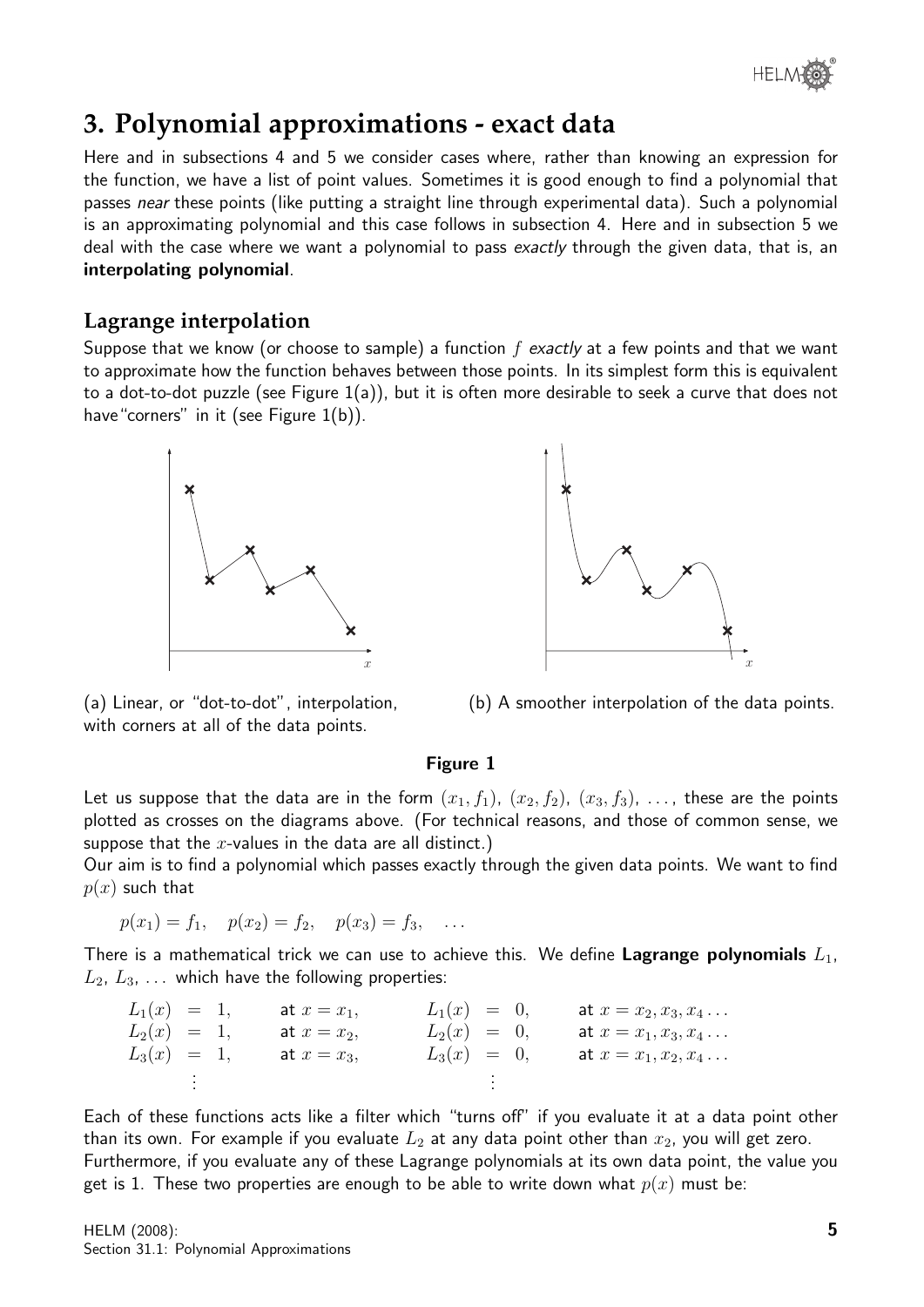$$
p(x) = f_1 L_1(x) + f_2 L_2(x) + f_3 L_3(x) + \dots
$$

and this does work, because if we evaluate  $p$  at one of the data points, let us take  $x_2$  for example, then

$$
p(x_2) = f_1 \underbrace{L_1(x_2)}_{=0} + f_2 \underbrace{L_2(x_2)}_{=1} + f_3 \underbrace{L_3(x_2)}_{=0} + \cdots = f_2
$$

as required. The filtering property of the Lagrange polynomials picks out exactly the right  $f$ -value for the current x-value. Between the data points, the expression for  $p$  above will give a smooth polynomial curve.

This is all very well as long as we can work out what the Lagrange polynomials are. It is not hard to check that the following definitions have the right properties.



In each case the numerator ensures that the filtering property is in place, that is that the functions switch off at data points other than their own. The denominators make sure that the value taken at the remaining data point is equal to 1.



Figure 2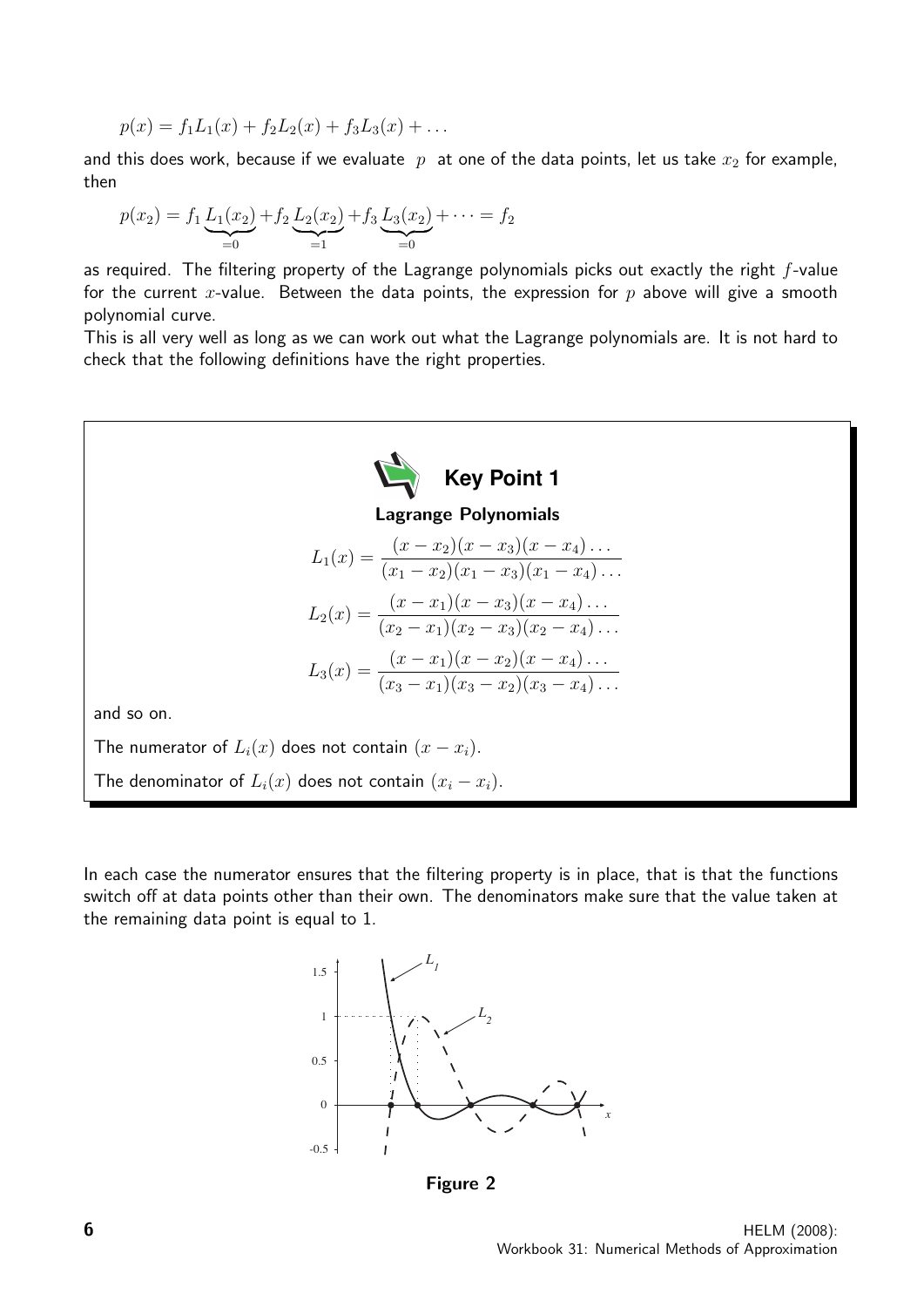

Figure 2 shows  $L_1$  and  $L_2$  in the case where there are five data points (the x positions of these data points are shown as large dots). Notice how both  $L_1$  and  $L_2$  are equal to zero at four of the data points and that  $L_1(x_1) = 1$  and  $L_2(x_2) = 1$ .

In an implementation of this idea, things are simplified by the fact that we do not generally require an expression for  $p(x)$ . (This is good news, for imagine trying to multiply out all the algebra in the expressions for  $L_1, L_2, \ldots$ ) What we do generally require is p evaluated at some specific value. The following Example should help show how this can be done.



t 
$$
p(x)
$$
 be the polynomial of degree 3 which interpolates the data

$$
\begin{array}{c|ccccc}\nx & 0.8 & 1 & 1.4 & 1.6 \\
\hline\nf(x) & -1.82 & -1.73 & -1.40 & -1.11\n\end{array}
$$

Evaluate  $p(1.1)$ .

#### Solution

We are interested in the Lagrange polynomials at the point  $x = 1.1$  so we consider

$$
L_1(1.1) = \frac{(1.1 - x_2)(1.1 - x_3)(1.1 - x_4)}{(x_1 - x_2)(x_1 - x_3)(x_1 - x_4)} = \frac{(1.1 - 1)(1.1 - 1.4)(1.1 - 1.6)}{(0.8 - 1)(0.8 - 1.4)(0.8 - 1.6)} = -0.15625.
$$

Similar calculations for the other Lagrange polynomials give

$$
L_2(1.1) = 0.93750
$$
,  $L_3(1.1) = 0.31250$ ,  $L_4(1.1) = -0.09375$ ,

and we find that our interpolated polynomial, evaluated at  $x = 1.1$  is

$$
p(1.1) = f_1L_1(1.1) + f_2L_2(1.1) + f_3L_3(1.1) + f_4L_4(1.1)
$$
  
= -1.82 × -0.15625 + -1.73 × 0.9375 + -1.4 × 0.3125 + -1.11 × -0.09375  
= -1.670938  
= -1.67 to the number of decimal places to which the data were given.



Quote the answer only to the same number of decimal places as the given data (or to less places).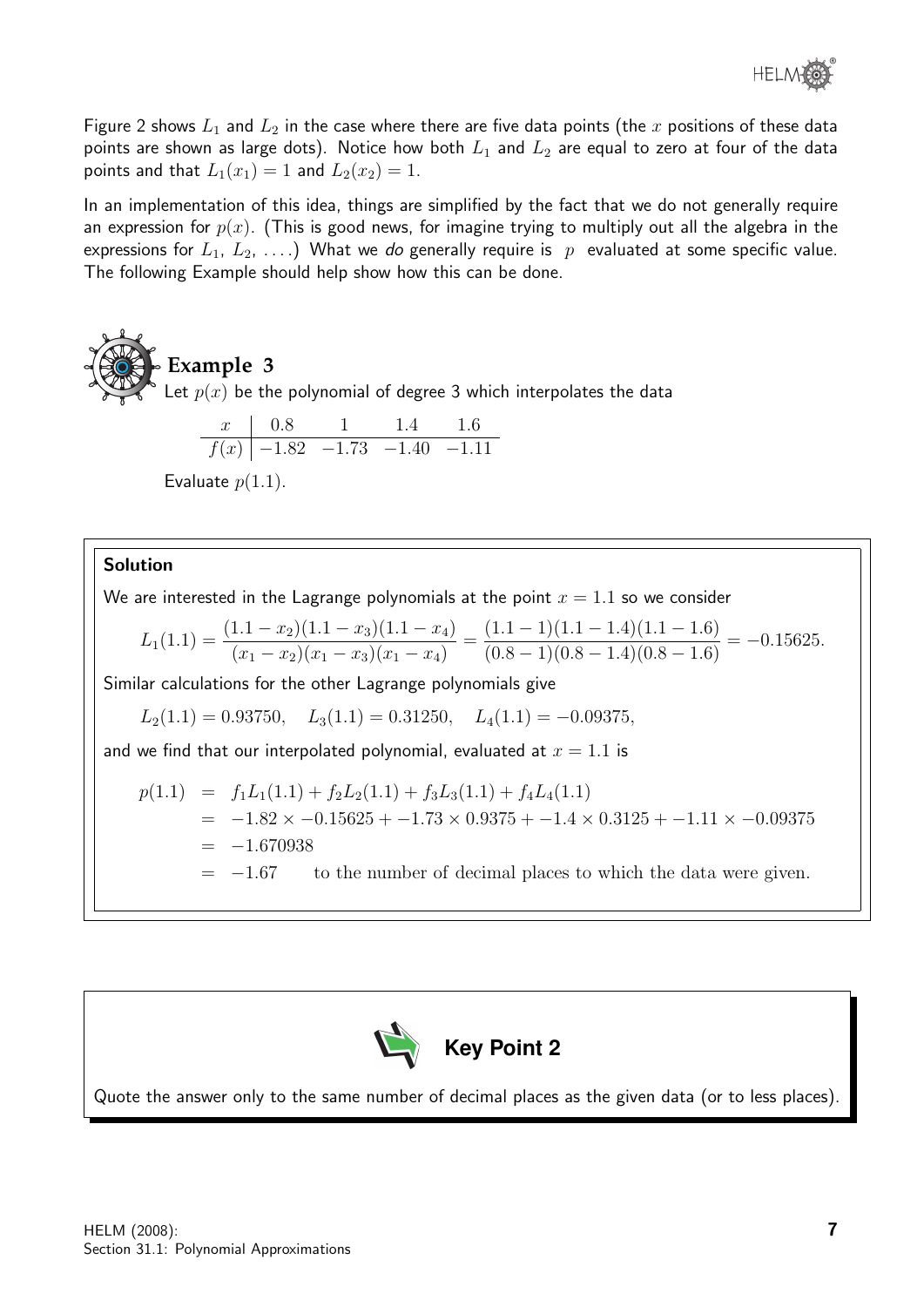

Let  $p(x)$  be the polynomial of degree 3 which interpolates the data

 $x \begin{array}{|l} 0.1 \quad 0.2 \quad 0.3 \quad 0.4 \end{array}$  $f(x)$  0.91 0.70 0.43 0.52

Evaluate  $p(0.15)$ .

Your solution

#### Answer

We are interested in the Lagrange polynomials at the point  $x = 0.15$  so we consider

$$
L_1(0.15) = \frac{(0.15 - x_2)(0.15 - x_3)(0.15 - x_4)}{(x_1 - x_2)(x_1 - x_3)(x_1 - x_4)} = \frac{(0.15 - 0.2)(0.15 - 0.3)(0.15 - 0.4)}{(0.1 - 0.2)(0.1 - 0.3)(0.1 - 0.4)} = 0.3125.
$$

Similar calculations for the other Lagrange polynomials give

 $L_2(0.15) = 0.9375$ ,  $L_3(0.15) = -0.3125$ ,  $L_4(0.15) = 0.0625$ ,

and we find that our interpolated polynomial, evaluated at  $x = 0.15$  is

$$
p(0.15) = f_1L_1(0.15) + f_2L_2(0.15) + f_3L_3(0.15) + f_4L_4(0.15)
$$
  
= 0.91 × 0.3125 + 0.7 × 0.9375 + 0.43 × -0.3125 + 0.52 × 0.0625  
= 0.838750  
= 0.84, to 2 decimal places.

The next Example is very much the same as Example 3 and the Task above. Try not to let the specific application, and the slight change of notation, confuse you.



# **Example 4**

A designer wants a curve on a diagram he is preparing to pass through the points

$$
\begin{array}{c|cccc}\nx & 0.25 & 0.5 & 0.75 & 1 \\
\hline\ny & 0.32 & 0.65 & 0.43 & 0.10\n\end{array}
$$

He decides to do this by using an interpolating polynomial  $p(x)$ . What is the y-value corresponding to  $x = 0.8$ ?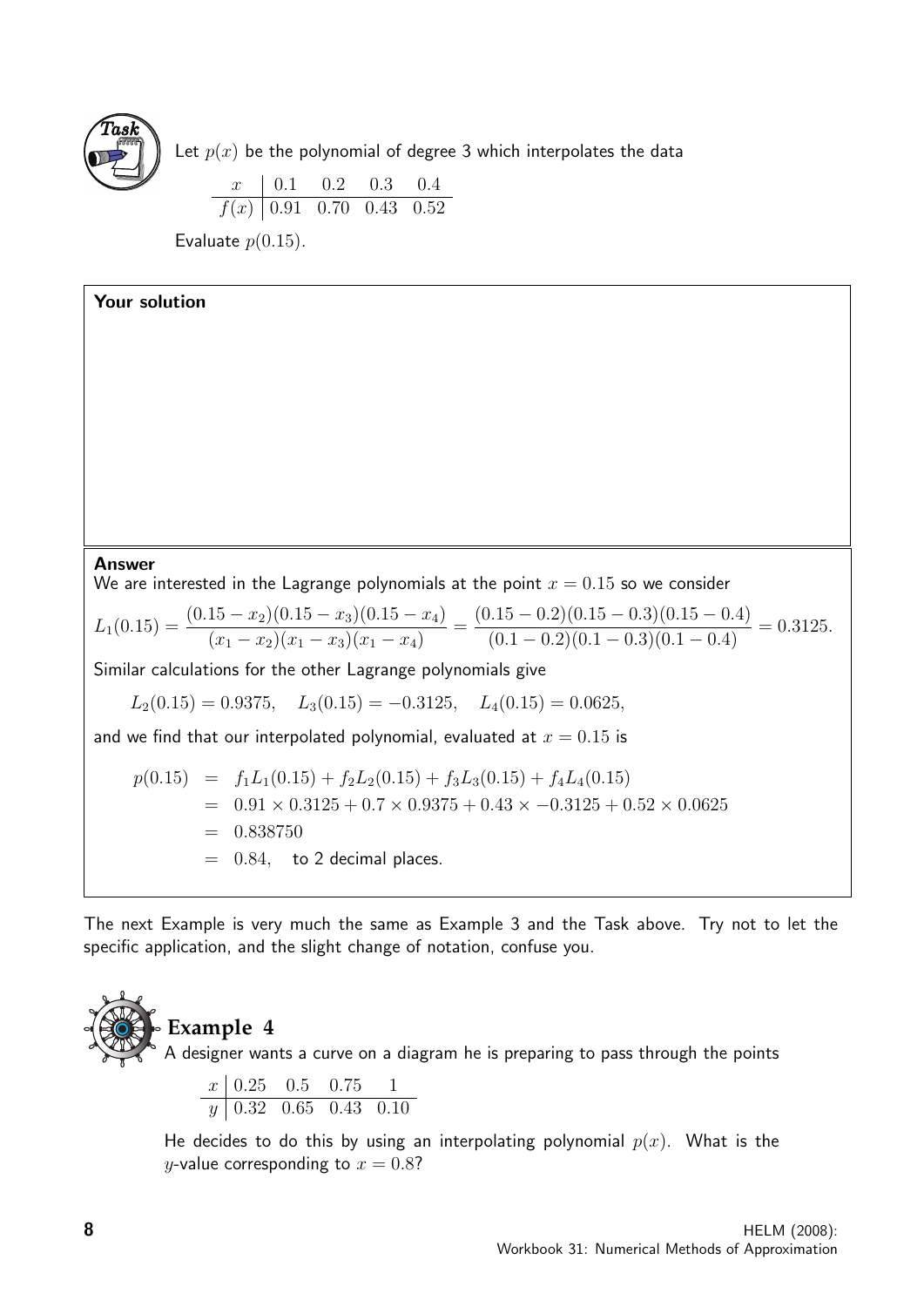

#### Solution

We are interested in the Lagrange polynomials at the point  $x = 0.8$  so we consider

$$
L_1(0.8) = \frac{(0.8 - x_2)(0.8 - x_3)(0.8 - x_4)}{(x_1 - x_2)(x_1 - x_3)(x_1 - x_4)} = \frac{(0.8 - 0.5)(0.8 - 0.75)(0.8 - 1)}{(0.25 - 0.5)(0.25 - 0.75)(0.25 - 1)} = 0.032.
$$

Similar calculations for the other Lagrange polynomials give

$$
L_2(0.8) = -0.176
$$
,  $L_3(0.8) = 1.056$ ,  $L_4(0.8) = 0.088$ ,

and we find that our interpolated polynomial, evaluated at  $x = 0.8$  is

$$
p(0.8) = y_1 L_1(0.8) + y_2 L_2(0.8) + y_3 L_3(0.8) + y_4 L_4(0.8)
$$
  
= 0.32 × 0.032 + 0.65 × -0.176 + 0.43 × 1.056 + 0.1 × 0.088  
= 0.358720  
= 0.36 to 2 decimal places.

In this next Task there are five points to interpolate. It therefore takes a polynomial of degree 4 to interpolate the data and this means we must use five Lagrange polynomials.



The hull drag  $f$  of a racing yacht as a function of the hull speed,  $v$ , is known to be

$$
\begin{array}{c|cccc}\nv & 0.0 & 0.5 & 1.0 & 1.5 & 2.0 \\
\hline\nf & 0.00 & 19.32 & 90.62 & 175.71 & 407.11\n\end{array}
$$

(Here, the units for  $f$  and  $v$  are N and m s<sup>-1</sup>, respectively.)

Use Lagrange interpolation to fit this data and hence approximate the drag corresponding to a hull speed of 2.5 m s $^{\rm -1}.$ 

#### Your solution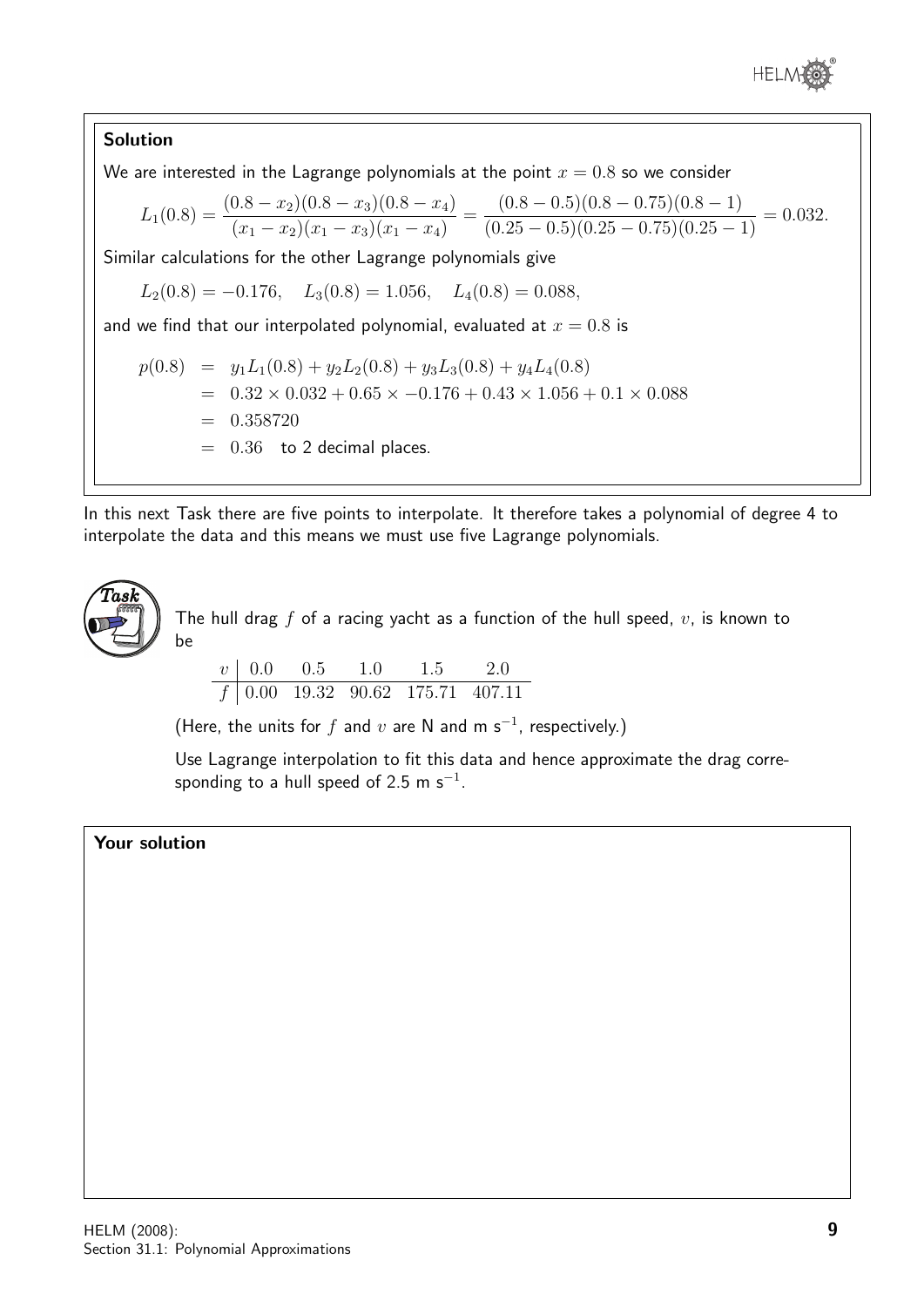#### Answer

We are interested in the Lagrange polynomials at the point  $v = 2.5$  so we consider

$$
L_1(2.5) = \frac{(2.5 - v_2)(2.5 - v_3)(2.5 - v_4)(2.5 - v_5)}{(v_1 - v_2)(v_1 - v_3)(v_1 - v_4)(v_1 - v_5)}
$$
  
= 
$$
\frac{(2.5 - 0.5)(2.5 - 1.0)(2.5 - 1.5)(2.5 - 2.0)}{(0.0 - 0.5)(0.0 - 1.0)(0.0 - 1.5)(0.0 - 2.0)} = 1.0
$$

Similar calculations for the other Lagrange polynomials give

$$
L_2(2.5) = -5.0
$$
,  $L_3(2.5) = 10.0$ ,  $L_4(2.5) = -10.0$ ,  $L_5(2.5) = 5.0$ 

and we find that our interpolated polynomial, evaluated at  $x = 2.5$  is

$$
p(2.5) = f_1L_1(2.5) + f_2L_2(2.5) + f_3L_3(2.5) + f_4L_4(2.5) + f_5L_5(2.5)
$$
  
= 0.00 × 1.0 + 19.32 × -5.0 + 90.62 × 10.0 + 175.71 × -10.0 + 407.11 × 5.0  
= 1088.05

This gives us the approximation that the hull drag on the yacht at 2.5 m s<sup>-1</sup> is about 1100 N.

The following Example has time t as the independent variable, and two quantities, x and  $y$ , as dependent variables to be interpolated. We will see however that exactly the same approach as before works.



#### **Example 5**

An animator working on a computer generated cartoon has decided that her main character's right index finger should pass through the following  $(x, y)$  positions on the screen at the following times  $t$ 

| $t \begin{bmatrix} 0 & 0.2 & 0.4 & 0.6 \end{bmatrix}$ |  |  |
|-------------------------------------------------------|--|--|
| $\boxed{x}$ 1.00 1.20 1.30 1.25                       |  |  |
| y   2.00 2.10 2.30 2.60                               |  |  |

Use Lagrange polynomials to interpolate these data and hence find the  $(x, y)$ position at time  $t = 0.5$ . Give x and y to 2 decimal places.

#### Solution

In this case t is the independent variable, and there are two dependent variables: x and y. We are interested in the Lagrange polynomials at the time  $t = 0.5$  so we consider

$$
L_1(0.5) = \frac{(0.5 - t_2)(0.5 - t_3)(0.5 - t_4)}{(t_1 - t_2)(t_1 - t_3)(t_1 - t_4)} = \frac{(0.5 - 0.2)(0.5 - 0.4)(0.5 - 0.6)}{(0 - 0.2)(0 - 0.4)(0 - 0.6)} = 0.0625
$$

Similar calculations for the other Lagrange polynomials give

 $L_2(0.5) = -0.3125$ ,  $L_3(0.5) = 0.9375$ ,  $L_4(0.5) = 0.3125$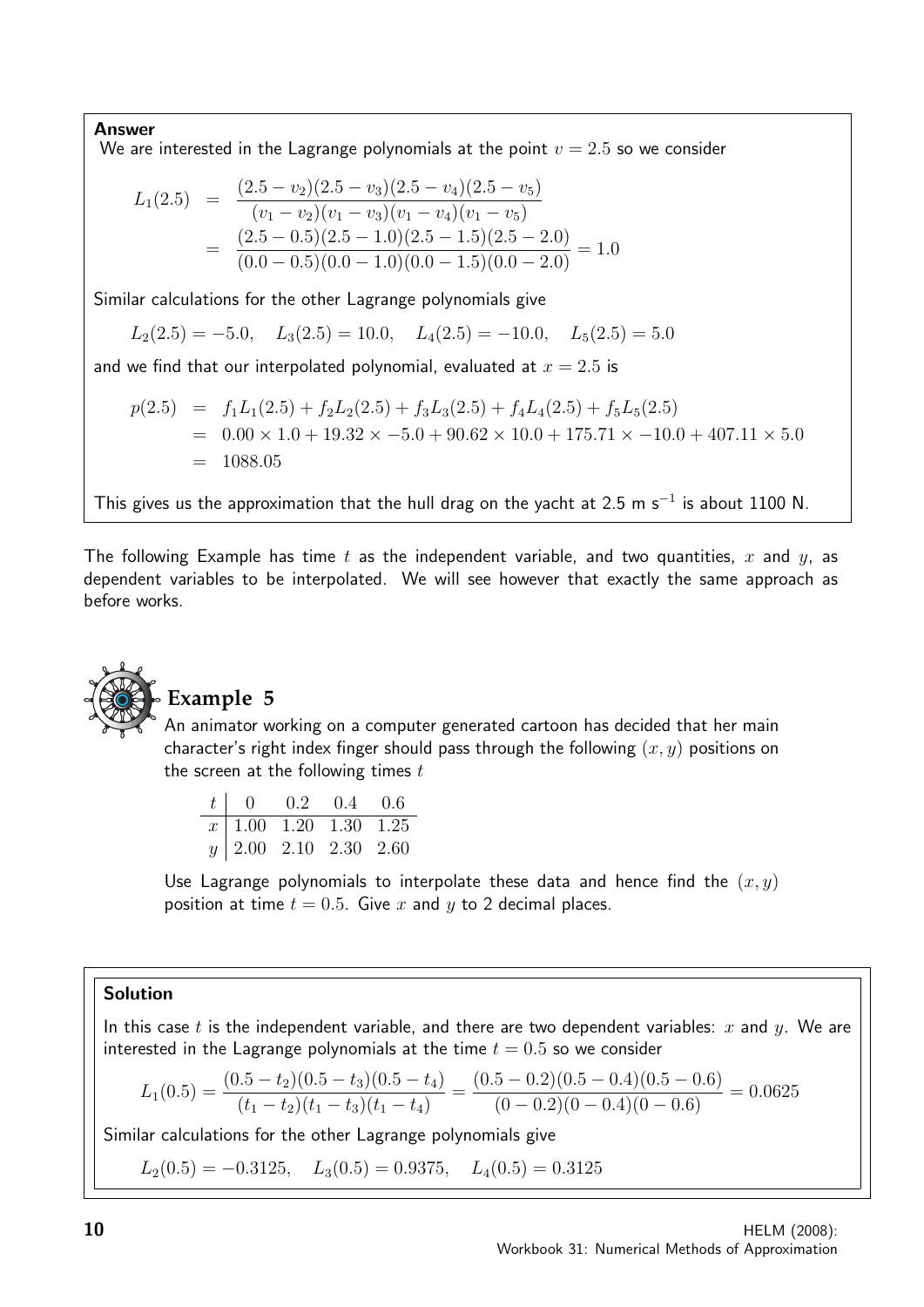

#### Solution (contd.)

These values for the Lagrange polynomials can be used for both of the interpolations we need to do. For the  $x$ -value we obtain

$$
x(0.5) = x_1L_1(0.5) + x_2L_2(0.5) + x_3L_3(0.5) + x_4L_4(0.5)
$$
  
= 1.00 × 0.0625 + 1.20 × -0.3125 + 1.30 × 0.9375 + 1.25 × 0.3125  
= 1.30 to 2 decimal places

and for the  $y$  value we get

$$
y(0.5) = y_1 L_1(0.5) + y_2 L_2(0.5) + y_3 L_3(0.5) + y_4 L_4(0.5)
$$
  
= 2.00 × 0.0625 + 2.10 × -0.3125 + 2.30 × 0.9375 + 2.60 × 0.3125  
= 2.44 to 2 decimal places

#### **Error in Lagrange interpolation**

When using Lagrange interpolation through n points  $(x_1, f_1), (x_2, f_2), \ldots, (x_n, f_n)$  the error, in the estimate of  $f(x)$  is given by

$$
E(x) = \frac{(x - x_1)(x - x_2) \dots (x - x_n)}{n!} f^{(n)}(\eta) \quad \text{where } \eta \in [x, x_1, x_n]
$$

N.B. The value of  $\eta$  is not known precisely, only the interval in which it lies. Normally x will lie in the interval  $[x_1, x_n]$  (that's interpolation). If x lies outside the interval  $[x_1, x_n]$  then that's called extrapolation and a larger error is likely.

Of course we will not normally know what  $f$  is (indeed no  $f$  may exist for experimental data). However, sometimes f can at least be estimated. In the following (somewhat artificial) example we will be told  $f$  and use it to check that the above error formula is reasonable.



### **Example 6**

In an experiment to determine the relationship between power gain  $(G)$  and power output  $(P)$  in an amplifier, the following data were recorded.

| 0.00 | 1.46 | ን በ4 | 3 AC |
|------|------|------|------|

- (a) Use Lagrange interpolation to fit an appropriate quadratic,  $q(x)$ , to estimate the gain when the output is 6.5. Give your answer to an appropriate accuracy.
- (b) Given that  $G \equiv 10 \log_{10}(P/5)$  show that the actual error which occurred in the Lagrange interpolation in (a) lies withing the theoretical error limits.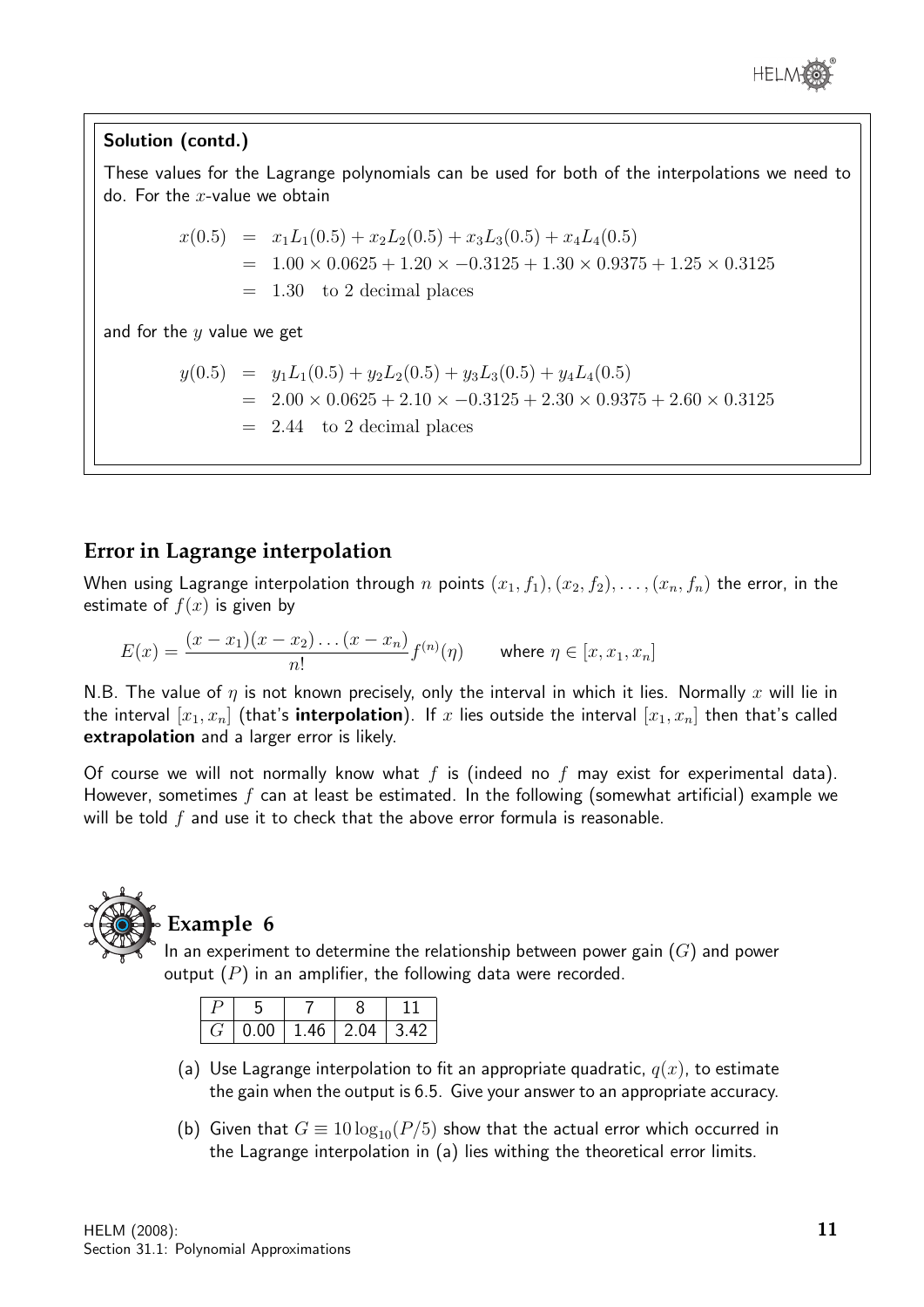#### Solution

For a quadratic,  $q(x)$ , we need to fit three points and those most appropriate (nearest 6.5) are for P at 5, 7, 8:

$$
q(6.5) = \frac{(6.5 - 7)(6.5 - 8)}{(5 - 7)(5 - 8)} \times 0.00
$$
  
+  $\frac{(6.5 - 5)(6.5 - 8)}{(7 - 5)(7 - 8)} \times 1.46$   
+  $\frac{(6.5 - 5)(6.5 - 7)}{(8 - 5)(8 - 7)} \times 2.04$   
= 0 + 1.6425 - 0.5100  
= 1.1325 working to 4 d.p.  
\approx 1.1 (rounding to sensible accuracy)  
(b) We use the error formula  

$$
E(x) = \frac{(x - x_1)...(x - x_n)}{n!} f^{(n)}(\eta), \qquad \eta \in [x, x_1, ..., x_n]
$$
  
Here  $f(x) \equiv G(x) = \log_{10}(P/5)$  and  $n = 3$ :  

$$
\frac{d(\log_{10}(P/5))}{dP} = \frac{d(\log_{10}(P) - \log_{10}(5))}{dP} = \frac{d(\log_{10}(P))}{dP}
$$
  
=  $\frac{d}{dP}(\frac{\ln P}{\ln 10}) = \frac{1}{\ln 10} \frac{1}{P}$   
So  $\frac{d^3}{d^3} (\log_{10}(P/5)) = \frac{1}{\ln 10} \frac{2}{P^3}$ .  
Substituting for  $f^{(3)}(\eta)$ :  

$$
E(6.5) = \frac{(6.5 - 6)(6.5 - 7)(6.5 - 8)}{6} \times \frac{10}{\ln 10} \times \frac{2}{\eta^3}, \qquad \eta \in [5, 8]
$$
  
=  $\frac{1.6286}{\eta^3} \qquad \eta \in [5, 8]$   
Taking  $\eta = 5$ :  $E_{max} = 0.0131$   
Taking  $\eta = 8$ :  $E_{min} = 0.0031$   
Taking  $x = 6.5$ :  $E_{actual} = G(6.5) - q(6.5) = 10 \log_{10}(6.5/5) - 1.1325$   
= 0.0069  
The theory is satisfied because  $E_{min} < E_{actual} < E_{max}$ .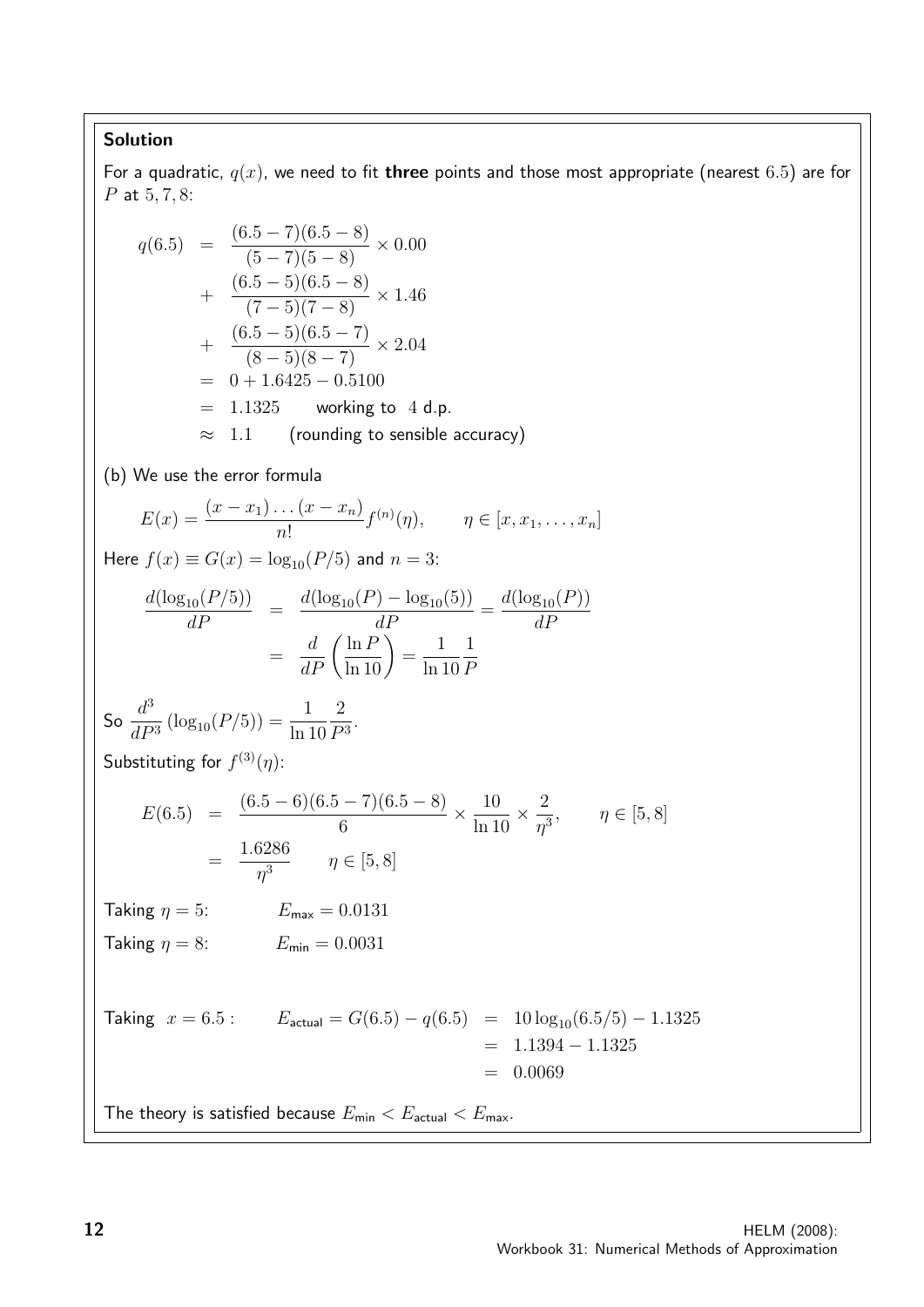

(a) Use Lagrange interpolation to estimate  $f(8)$  to appropriate accuracy given the table of values below, by means of the appropriate cubic interpolating polynomial

|  | $\vert$ 0.980067 $\vert$ 0.8775836 $\vert$ 0.764842 $\vert$ 0.621610 $\vert$ 0.540302 |  |  |
|--|---------------------------------------------------------------------------------------|--|--|

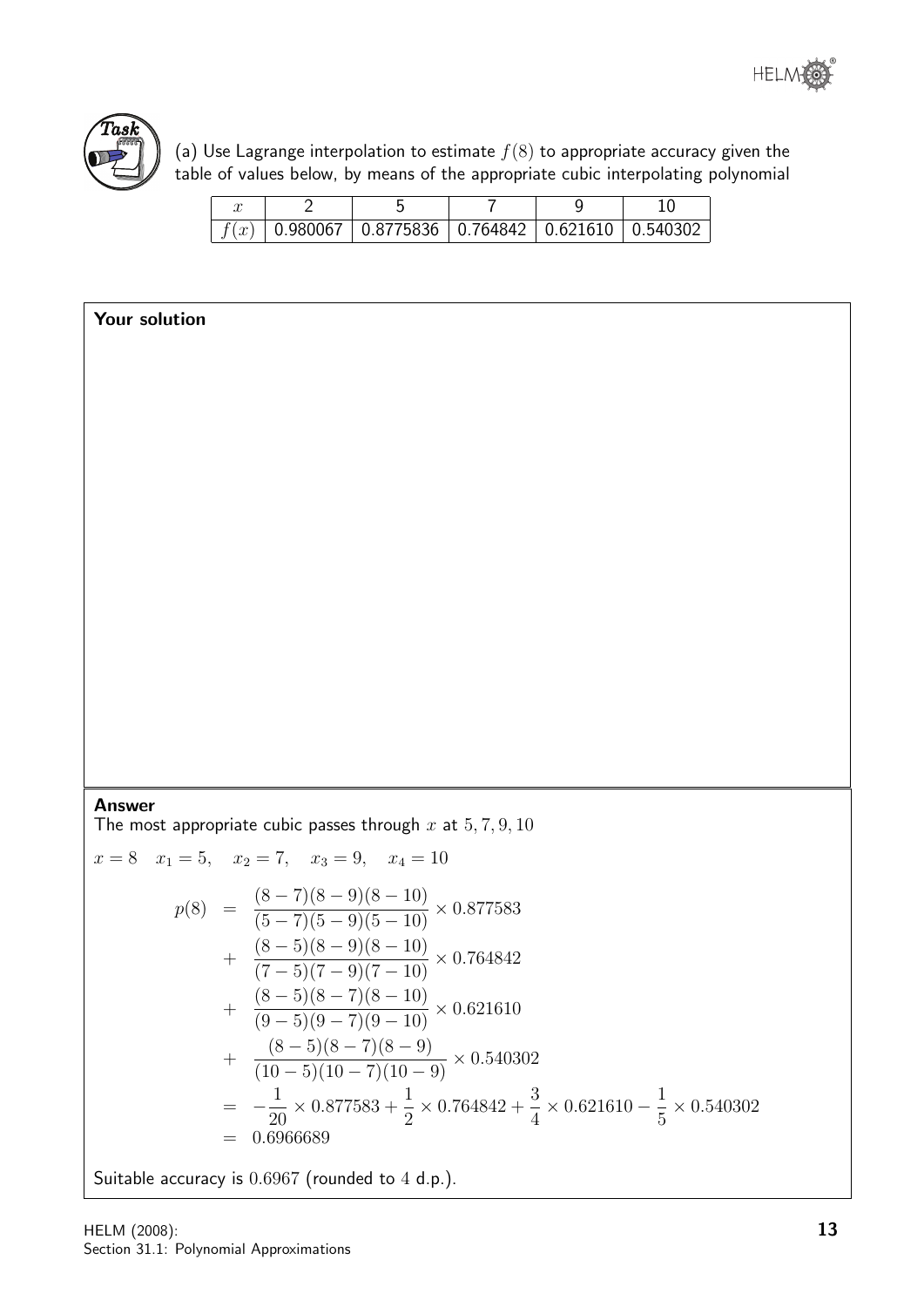(b) Given that the table in (a) represents  $f(x) \equiv \cos(x/10)$ , calculate theoretical bounds for the estimate obtained:

#### Your solution

Answer

$$
E(8) = \frac{(8-5)(8-7)(8-9)(8-10)}{4!} f^{(4)}(\eta), \qquad 5 \le \eta \le 10
$$
  

$$
f(\eta) = \cos\left(\frac{\eta}{10}\right) \qquad \text{so} \qquad f^{(4)}(\eta) = \frac{1}{10^4} \cos\left(\frac{\eta}{10}\right)
$$
  

$$
E(8) = \frac{1}{4 \times 10^4} \cos\left(\frac{\eta}{10}\right), \qquad \eta \in [5, 10]
$$
  

$$
E_{\text{min}} = \frac{1}{4 \times 10^4} \cos(1) \qquad E_{\text{max}} = \frac{1}{4 \times 10^4} \cos(0.5)
$$

This leads to

 $0.696689 + 0.000014 \leq$  True Value  $\leq 0.696689 + 0.000022$ 

 $\Rightarrow$  0.696703  $\leq$  True Value  $\leq$  0.696711

We can conclude that the True Value is  $0.69670$  or  $0.69671$  to 5 d.p. or  $0.6967$  to 4 d.p. (actual value is 0.696707).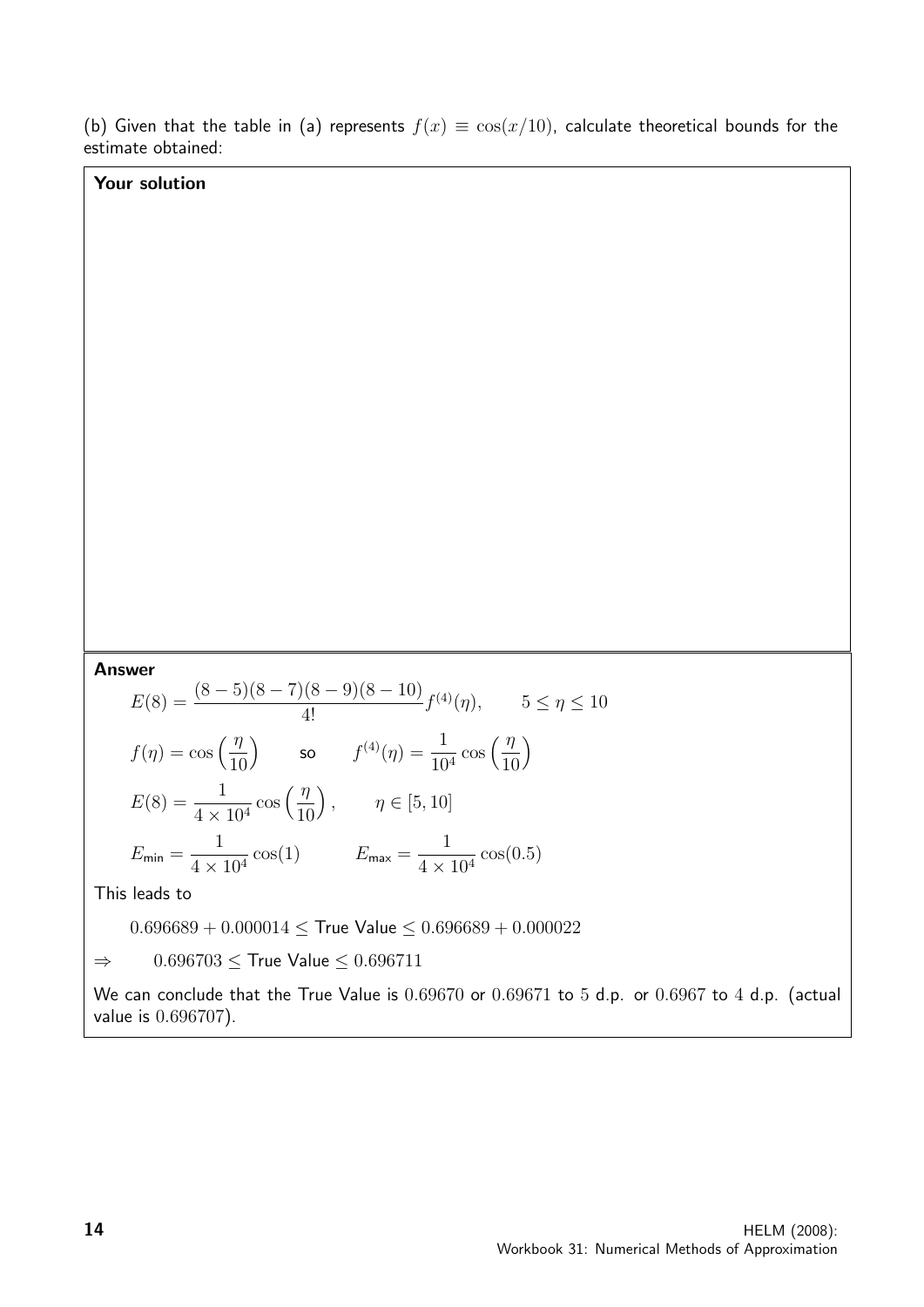

# **4. Polynomial approximations - experimental data**

You may well have experience in carrying out an experiment and then trying to get a straight line to pass as near as possible to the data plotted on graph paper. This process of adjusting a clear ruler over the page until it looks "about right" is fine for a rough approximation, but it is not especially scientific. Any software you use which provides a "best fit" straight line must obviously employ a less haphazard approach.

Here we show one way in which best fit straight lines may be found.

#### Best fit straight lines

Let us consider the situation mentioned above of trying to get a straight line  $y = mx + c$  to be as near as possible to experimental data in the form  $(x_1, f_1)$ ,  $(x_2, f_2)$ ,  $(x_3, f_3)$ , ...





We want to minimise the overall distance between the crosses (the data points) and the straight line. There are a few different approaches, but the one we adopt here involves minimising the quantity

$$
R = \underbrace{(mx_1 + c - f_1)}_{\text{vertical distance}}
$$
\n
$$
= \sum (mx_1 + c - f_1)^2 + \underbrace{(mx_2 + c - f_2)}_{\text{second data point}}
$$
\n
$$
= \sum (mx_n + c - f_n)^2.
$$
\n
$$
= \sum (mx_n + c - f_n)^2.
$$
\n
$$
= \sum (mx_n + c - f_n)^2.
$$
\n
$$
R = \underbrace{(mx_1 + c - f_1)}_{\text{second data point}}
$$
\n
$$
R = \underbrace{(mx_1 + c - f_1)}_{\text{second data point}}
$$
\n
$$
R = \underbrace{(mx_1 + c - f_1)}_{\text{second data point}}
$$
\n
$$
R = \underbrace{(mx_1 + c - f_1)}_{\text{second data point}}
$$
\n
$$
R = \underbrace{(mx_1 + c - f_1)}_{\text{second data point}}
$$
\n
$$
R = \underbrace{(mx_1 + c - f_1)}_{\text{second data point}}
$$
\n
$$
R = \underbrace{(mx_1 + c - f_1)}_{\text{second data point}}
$$
\n
$$
R = \underbrace{(mx_1 + c - f_1)}_{\text{second data point}}
$$
\n
$$
R = \underbrace{(mx_1 + c - f_1)}_{\text{second data point}}
$$
\n
$$
R = \underbrace{(mx_1 + c - f_1)}_{\text{second data point}}
$$
\n
$$
R = \underbrace{(mx_1 + c - f_1)}_{\text{second data point}}
$$
\n
$$
R = \underbrace{(mx_1 + c - f_1)}_{\text{second data point}}
$$
\n
$$
R = \underbrace{(mx_1 + c - f_1)}_{\text{second data point}}
$$
\n
$$
R = \underbrace{(mx_1 + c - f_1)}_{\text{second data point}}
$$
\n
$$
R = \underbrace{(mx_1 + c - f_1)}_{\text{second data point}}
$$
\n
$$
R = \underbrace{(mx_1 + c - f_1)}_{\text{second data point}}
$$
\n
$$
R = \underbrace{(mx_1 + c - f_1)}_{\text{second data point}}
$$

Each term in the sum measures the vertical distance between a data point and the straight line. (Squaring the distances ensures that distances above and below the line do not cancel each other out. It is because we are minimising the distances squared that the straight line we will find is called the least squares best fit straight line.)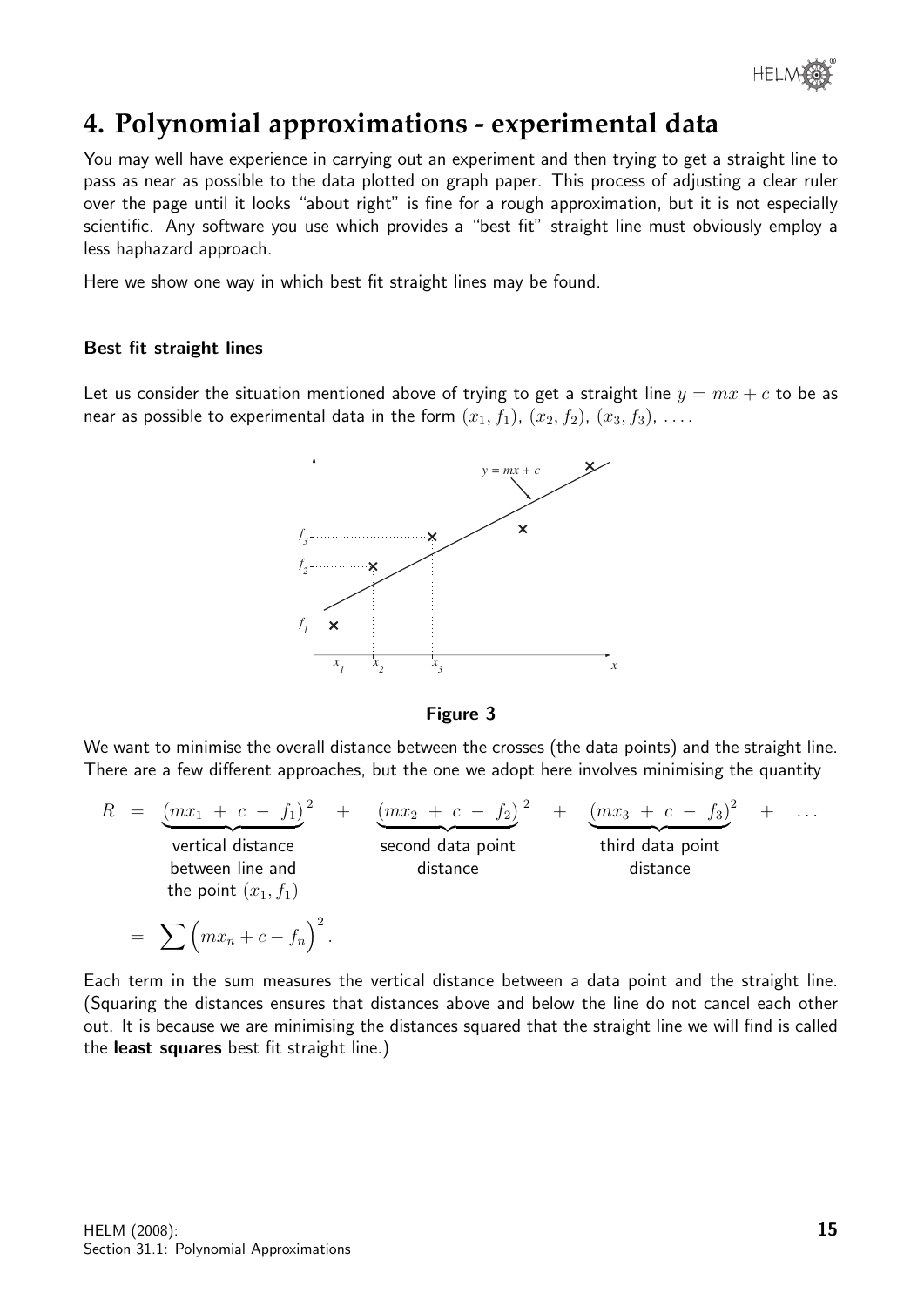In order to minimise  $R$  we can imagine sliding the clear ruler around on the page until the line looks right; that is we can imagine varying the slope m and y-intercept c of the line. We therefore think of R as a function of the two variables m and c and, as we know from our earlier work on maxima and minima of functions, the minimisation is achieved when

$$
\frac{\partial R}{\partial c} = 0 \quad \text{and} \quad \frac{\partial R}{\partial m} = 0.
$$

(We know that this will correspond to a minimum because  $R$  has no maximum, for whatever value  $R$  takes we can always make it bigger by moving the line further away from the data points.) Differentiating R with respect to  $m$  and  $c$  gives

$$
\frac{\partial R}{\partial c} = 2(mx_1 + c - f_1) + 2(mx_2 + c - f_2) + 2(mx_3 + c - f_3) + \dots
$$
  
\n
$$
= 2 \sum (mx_n + c - f_n) \quad \text{and}
$$
  
\n
$$
\frac{\partial R}{\partial m} = 2(mx_1 + c - f_1)x_1 + 2(mx_2 + c - f_2)x_2 + 2(mx_3 + c - f_3)x_3 + \dots
$$
  
\n
$$
= 2 \sum (mx_n + c - f_n)x_n,
$$

respectively. Setting both of these quantities equal to zero (and cancelling the factor of 2) gives a pair of simultaneous equations for  $m$  and  $c$ . This pair of equations is given in the Key Point below.



(The term  $\sum_{n=1}^{n} 1$  is simply equal to the number of data points,  $n.$ ) 1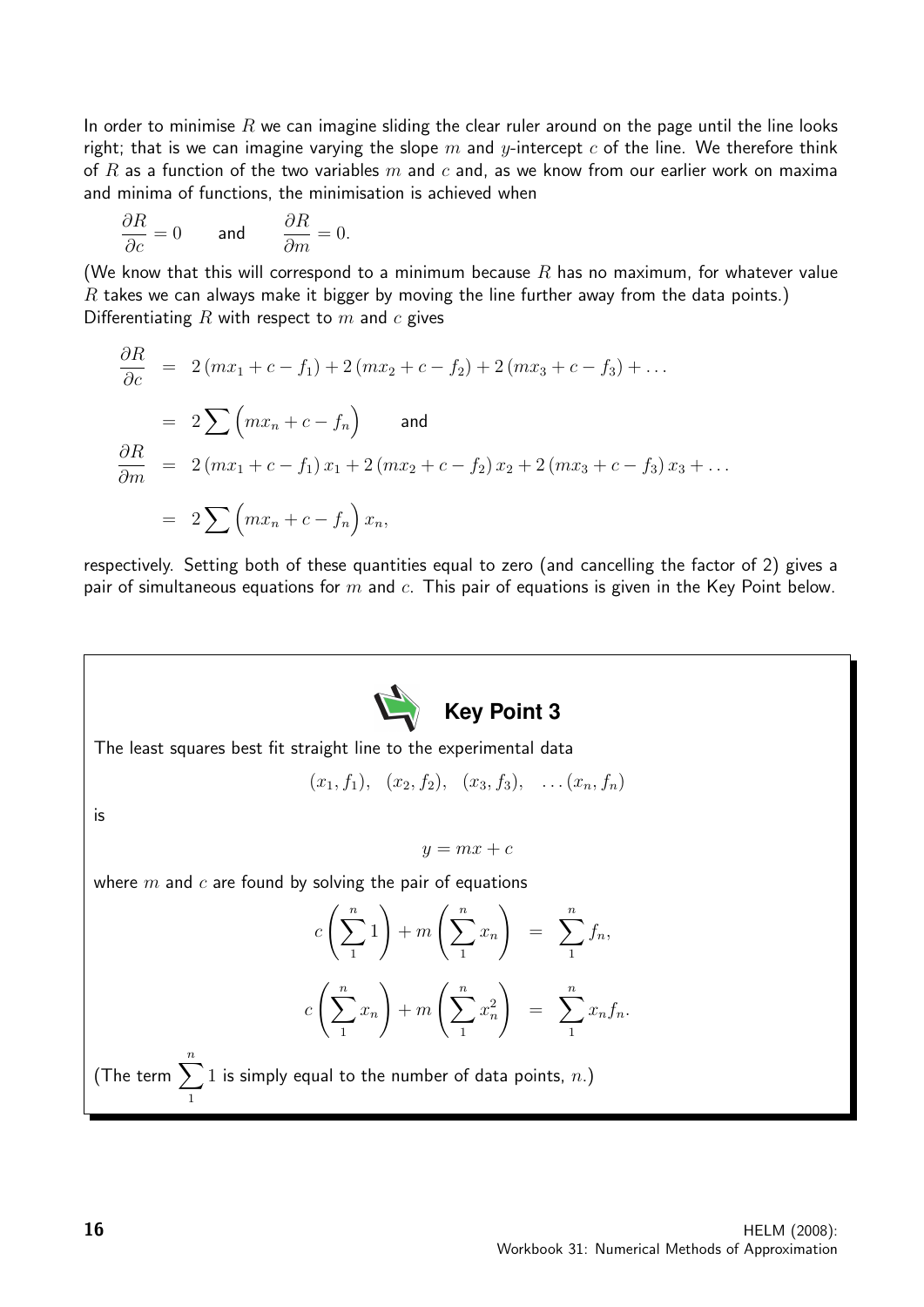

## **Example 7**

 $\overline{\phantom{a}}$ 

An experiment is carried out and the following data obtained:

$$
\begin{array}{c|ccccc}\nx_n & 0.24 & 0.26 & 0.28 & 0.30 \\
\hline\nf_n & 1.25 & 0.80 & 0.66 & 0.20\n\end{array}
$$

Obtain the least squares best fit straight line,  $y = mx + c$ , to these data. Give c and  $m$  to 2 decimal places.

#### Solution

For a hand calculation, tabulating the data makes sense:

| $x_n$ | $f_n$ | $x_{n}^2$                                                                                                                                                          | $x_n f_n$ |
|-------|-------|--------------------------------------------------------------------------------------------------------------------------------------------------------------------|-----------|
|       |       |                                                                                                                                                                    |           |
|       |       |                                                                                                                                                                    |           |
|       |       |                                                                                                                                                                    |           |
|       |       | $\begin{array}{cccc} 0.24 & 1.25 & 0.0576 & 0.3000 \\ 0.26 & 0.80 & 0.0676 & 0.2080 \\ 0.28 & 0.66 & 0.0784 & 0.1848 \\ 0.30 & 0.20 & 0.0900 & 0.0600 \end{array}$ |           |
|       |       | 1.08 2.91 0.2936 0.7528                                                                                                                                            |           |

The quantity  $\sum 1$  counts the number of data points and in this case is equal to 4. It follows that the pair of equations for  $m$  and  $c$  are:

 $4c + 1.08m = 2.91$  $1.08c + 0.2936m = 0.7528$ 

Solving these gives  $c = 5.17$  and  $m = -16.45$  and we see that the least squares best fit straight line to the given data is

 $y = 5.17 - 16.45x$ 

Figure 4 shows how well the straight line fits the experimental data.

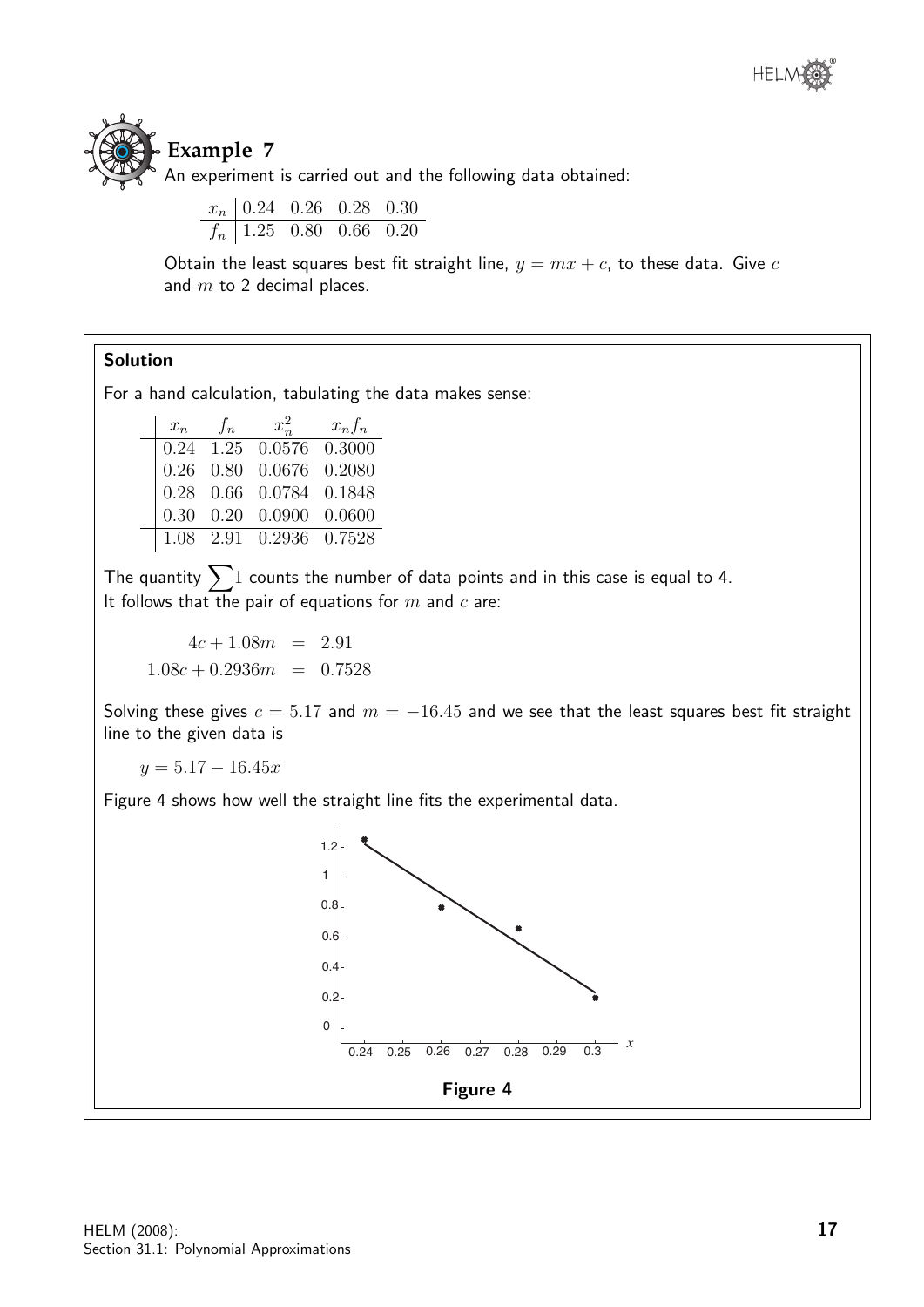

Find the best fit straight line to the following experimental data:

$$
\begin{array}{c|ccccc}\nx_n & 0.00 & 1.00 & 2.00 & 3.00 & 4.00 \\
\hline\nf_n & 1.00 & 3.85 & 6.50 & 9.35 & 12.05\n\end{array}
$$

#### Solution

In order to work out all of the quantities appearing in the pair of equations we tabulate our calculations as follows

| $x_n$ | $f_n$ | $x_n^2$     | $x_n f_n$ |
|-------|-------|-------------|-----------|
| 0.00  | 1.00  | 0.00        | 0.00      |
| 1.00  | 3.85  | 1.00        | 3.85      |
| 2.00  | 6.50  | 4.00        | 13.00     |
| 3.00  | 9.35  | 9.00        | 28.05     |
| 4.00  | 12.05 | 16.00       | 48.20     |
| 10.00 |       | 32.75 30.00 | 93.10     |

The quantity  $\sum 1$  counts the number of data points and is in this case equal to 5.

Hence our pair of equations is

$$
5c + 10m = 32.95
$$

$$
10c + 30m = 93.10
$$

Solving these equations gives  $c = 1.03$  and  $m = 2.76$  and this means that our best fit straight line to the given data is

 $y = 1.03 + 2.76x$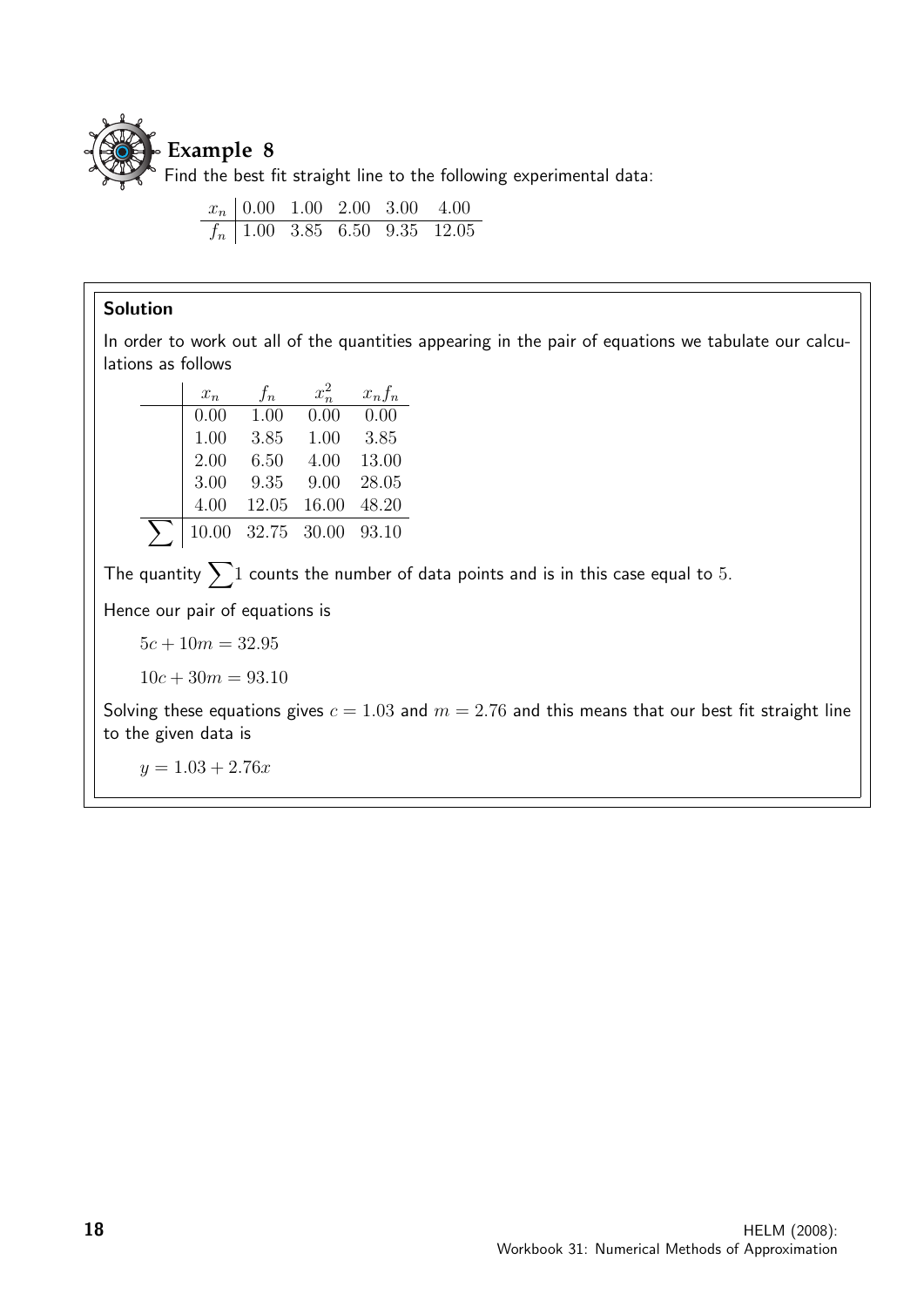



An experiment is carried out and the data obtained are as follows:

$$
\begin{array}{c|ccccc}\nx_n & 0.2 & 0.3 & 0.5 & 0.9 \\
\hline\nf_n & 5.54 & 4.02 & 3.11 & 2.16\n\end{array}
$$

Obtain the least squares best fit straight line,  $y = mx + c$ , to these data. Give c and  $m$  to 2 decimal places.

| Your solution |        |                  |                                                               |      |                                                                                                      |                                                                                        |
|---------------|--------|------------------|---------------------------------------------------------------|------|------------------------------------------------------------------------------------------------------|----------------------------------------------------------------------------------------|
|               |        |                  |                                                               |      |                                                                                                      |                                                                                        |
|               |        |                  |                                                               |      |                                                                                                      |                                                                                        |
|               |        |                  |                                                               |      |                                                                                                      |                                                                                        |
|               |        |                  |                                                               |      |                                                                                                      |                                                                                        |
|               |        |                  |                                                               |      |                                                                                                      |                                                                                        |
|               |        |                  |                                                               |      |                                                                                                      |                                                                                        |
|               |        |                  |                                                               |      |                                                                                                      |                                                                                        |
|               |        |                  |                                                               |      |                                                                                                      |                                                                                        |
|               |        |                  |                                                               |      |                                                                                                      |                                                                                        |
|               |        |                  |                                                               |      |                                                                                                      |                                                                                        |
|               |        |                  |                                                               |      |                                                                                                      |                                                                                        |
|               |        |                  |                                                               |      |                                                                                                      |                                                                                        |
| <b>Answer</b> |        |                  |                                                               |      |                                                                                                      |                                                                                        |
|               |        |                  | Tabulating the data gives                                     |      |                                                                                                      |                                                                                        |
|               |        | $x_n$            |                                                               |      |                                                                                                      |                                                                                        |
|               |        | $\overline{0.2}$ |                                                               |      | $\begin{array}{ccc} f_n & x_n^2 & x_n f_n \\ 5.54 & 0.04 & 1.108 \\ 4.02 & 0.09 & 1.206 \end{array}$ |                                                                                        |
|               |        | 0.3              |                                                               |      |                                                                                                      |                                                                                        |
|               |        | $0.5\,$          | 3.11                                                          | 0.25 | 1.555                                                                                                |                                                                                        |
|               |        | 0.9              | 2.16                                                          | 0.81 | 1.944                                                                                                |                                                                                        |
|               | $\sum$ |                  | $\begin{array}{ rrrr} 1.9 & 14.83 & 1.19 & 5.813 \end{array}$ |      |                                                                                                      |                                                                                        |
|               |        |                  |                                                               |      |                                                                                                      | The quantity $\sum 1$ counts the number of data points and in this case is equal to 4. |
|               |        |                  |                                                               |      |                                                                                                      | It follows that the pair of equations for $m$ and $c$ are:                             |

 $4c + 1.9m = 14.83$  $1.9c + 1.19m = 5.813$ 

Solving these gives  $c = 5.74$  and  $m = -4.28$  and we see that the least squares best fit straight line to the given data is

 $y = 5.74 - 4.28x$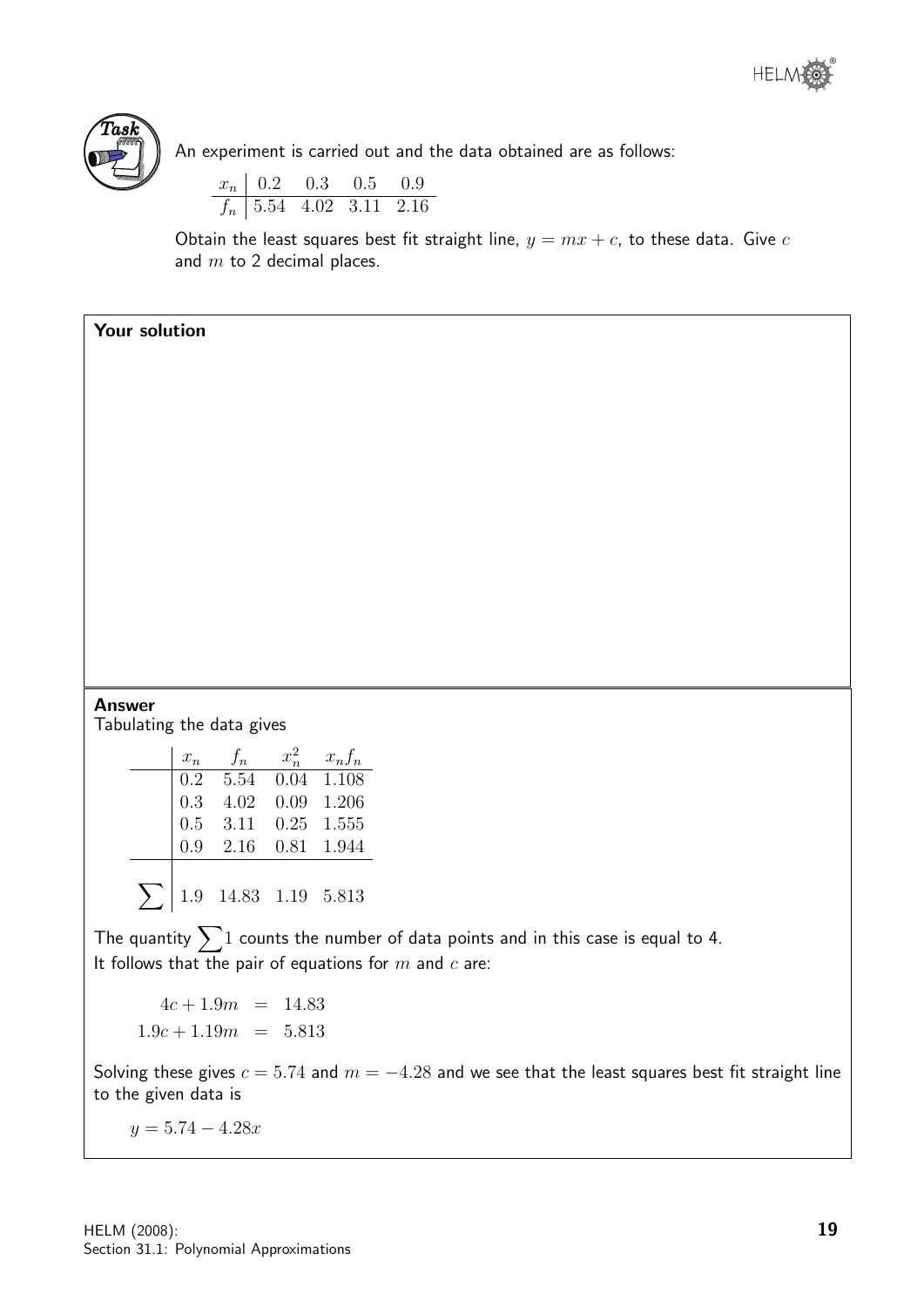

Power output P of a semiconductor laser diode, operating at  $35^{\circ}$ C, as a function of the drive current  $I$  is measured to be

$$
\begin{array}{c|ccccc} I & 70 & 72 & 74 & 76 \\ \hline P & 1.33 & 2.08 & 2.88 & 3.31 \\ \end{array}
$$

(Here  $I$  and  $P$  are measured in mA and mW respectively.)

It is known that, above a certain threshold current, the laser power increases linearly with drive current. Use the least squares approach to fit a straight line,  $P = mI + c$ , to these data. Give c and m to 2 decimal places.

#### Your solution

#### Answer

Tabulating the data gives

| $\prime$ | P    | $I^2$ | $I \times P$ |
|----------|------|-------|--------------|
| 70       | 1.33 | 4900  | 93.1         |
| 72       | 2.08 | 5184  | 149.76       |
| 74       | 2.88 | 5476  | 213.12       |
| 76       | 3.31 | 5776  | 251.56       |
| 292      | 9.6  | 21336 | 707.54       |

The quantity  $\sum 1$  counts the number of data points and in this case is equal to 4. It follows that the pair of equations for  $m$  and  $c$  are:

> $4c + 292m = 9.6$  $292c + 21336m = 707.54$

Solving these gives  $c = -22.20$  and  $m = 0.34$  and we see that the least squares best fit straight line to the given data is

 $P = -22.20 + 0.34I$ .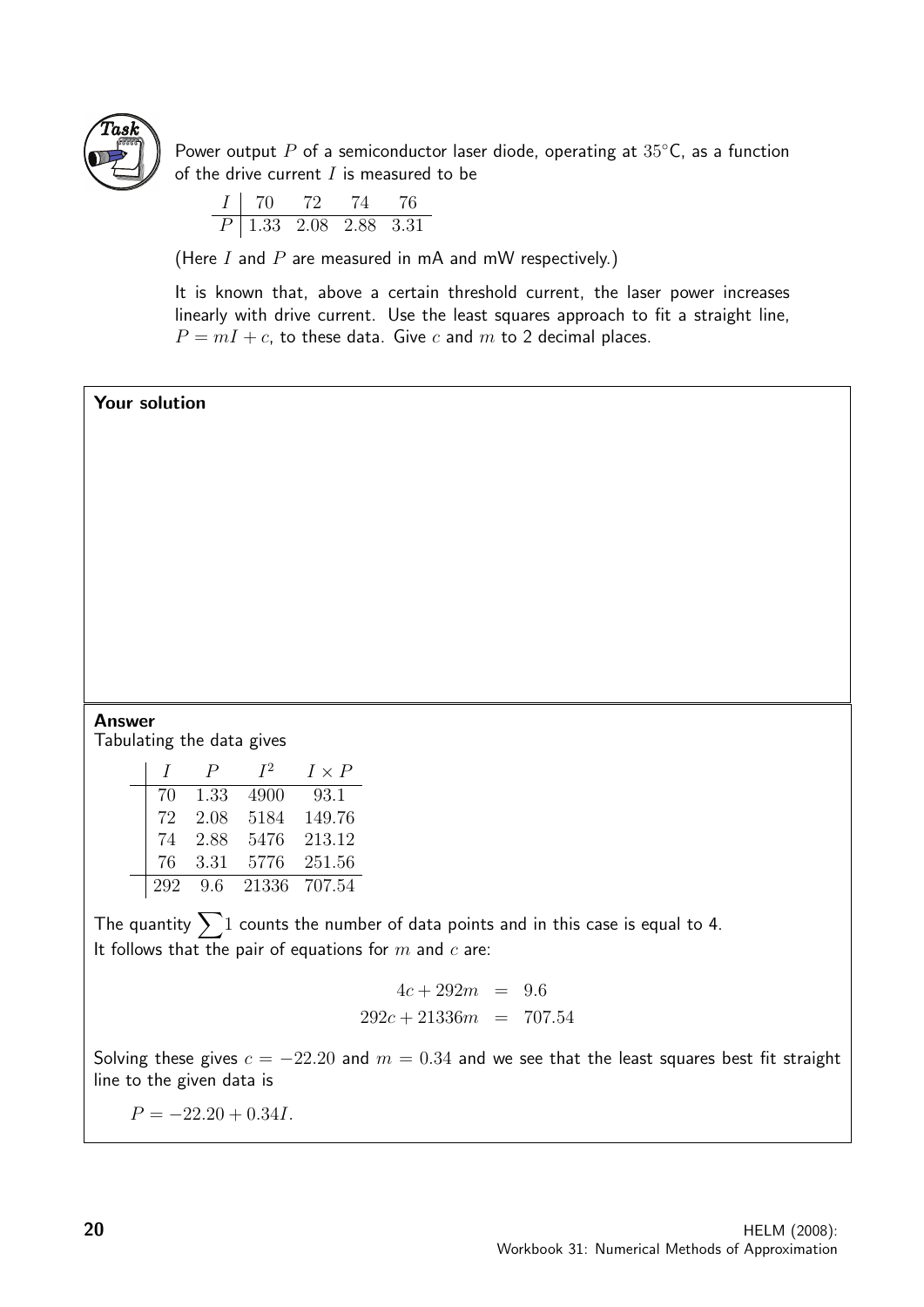

# **5. Polynomial approximations - splines**

We complete this Section by briefly describing another approach that can be used in the case where the data are exact.

#### Why are splines needed?

Fitting a polynomial to the data (using Lagrange polynomials, for example) works very well when there are a small number of data points. But if there were 100 data points it would be silly to try to fit a polynomial of degree 99 through all of them. It would be a great deal of work and anyway polynomials of high degree can be very oscillatory giving poor approximations between the data points to the underlying function.

#### What are splines?

Instead of using a polynomial valid for all x, we use one polynomial for  $x_1 < x < x_2$ , then a different polynomial for  $x_2 < x < x_3$  then a different one again for  $x_3 < x < x_4$ , and so on.

We have already seen one instance of this approach in this Section. The "dot to dot" interpolation that we abandoned earlier (Figure  $1(a)$ ) is an example of a **linear spline**. There is a different straight line between each pair of data points.

The most commonly used splines are **cubic splines**. We use a different polynomial of degree three between each pair of data points. Let  $s = s(x)$  denote a cubic spline, then

|  | $s(x) = a_1(x-x_1)^3 + b_1(x-x_1)^2 + c_1(x-x_1) + d_1$ | $(x_1 < x < x_2)$ |
|--|---------------------------------------------------------|-------------------|
|  | $s(x) = a_2(x-x_2)^3 + b_2(x-x_2)^2 + c_2(x-x_2) + d_2$ | $(x_2 < x < x_3)$ |
|  | $s(x) = a_3(x-x_3)^3 + b_3(x-x_3)^2 + c_3(x-x_3) + d_3$ | $(x_3 < x < x_4)$ |
|  |                                                         |                   |

And we need to find  $a_1, b_1, c_1, d_1, a_2, \ldots$  to determine the full form for the spline  $s(x)$ . Given the large number of quantities that have to be assigned (four for every pair of adjacent data points) it is possible to give  $s$  some very nice properties:

- $s(x_1) = f_1$ ,  $s(x_2) = f_2$ ,  $s(x_3) = f_3$ , .... This is the least we should expect, as it simply states that  $s$  interpolates the given data.
- $\bullet$   $s'(x)$  is continuous at the data points. This means that there are no "corners" at the data points - the whole curve is smooth.
- $\bullet \, s''(x)$  is continuous. This reduces the occurrence of points of inflection appearing at the data points and leads to a smooth interpolant.

Even with all of these requirements there are still two more properties we can assign to s. A natural cubic spline is one for which  $s''$  is zero at the two end points. The natural cubic spline is, in some sense, the smoothest possible spline, for it minimises a measure of the curvature.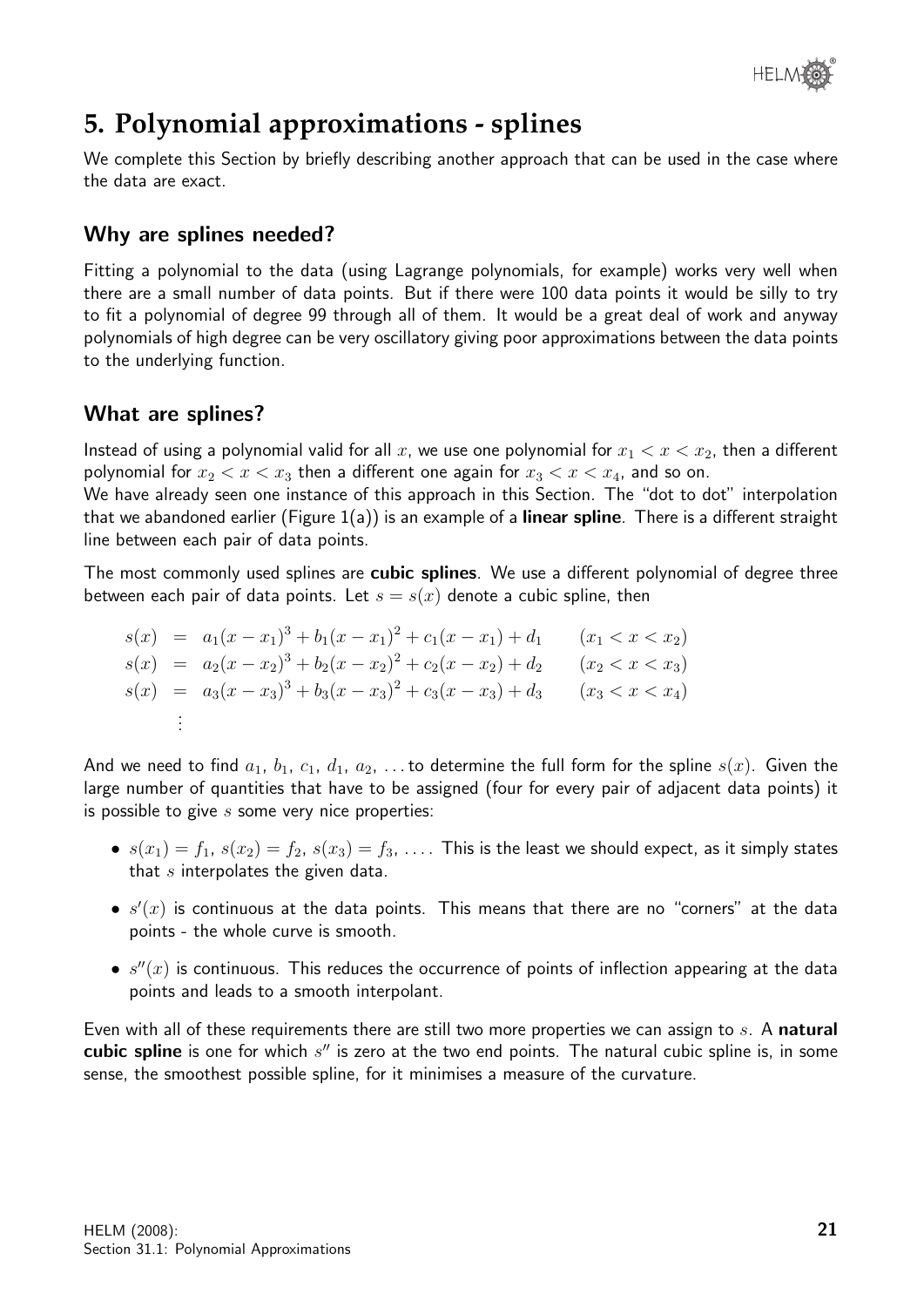#### How is a spline found?

Now that we have described what a natural cubic spline is, we briefly describe how it is found. Suppose that there are  $N$  data points. For a natural cubic spline we require  $s''(x_1) = s''(x_N) = 0$ and values of  $s''$  taken at the other data points are found from the system of equations in Key Point 4.



Admittedly the system of equations in Key Point 4 looks unappealing, but this is a "nice" system of equations. It was pointed out at the end of HELM 30 that some applications lead to systems of equations involving matrices which are strictly diagonally dominant. The matrix above is of that type since the diagonal entry is always twice as big as the sum of off-diagonal entries.

Once the system of equations is solved for the second derivatives  $s''$ , the spline  $s$  can be found as follows:

$$
a_i = \frac{s''(x_{i+1}) - s''(x_i)}{6h_i}, \quad b_i = \frac{s''(x_i)}{2}, \quad c_i = \frac{f_{i+1} - f_i}{h_i} - \left(\frac{s''(x_{i+1}) + 2s''(x_i)}{6}\right)h_i, \quad d_i = f_i
$$

We now present an Example illustrating this approach.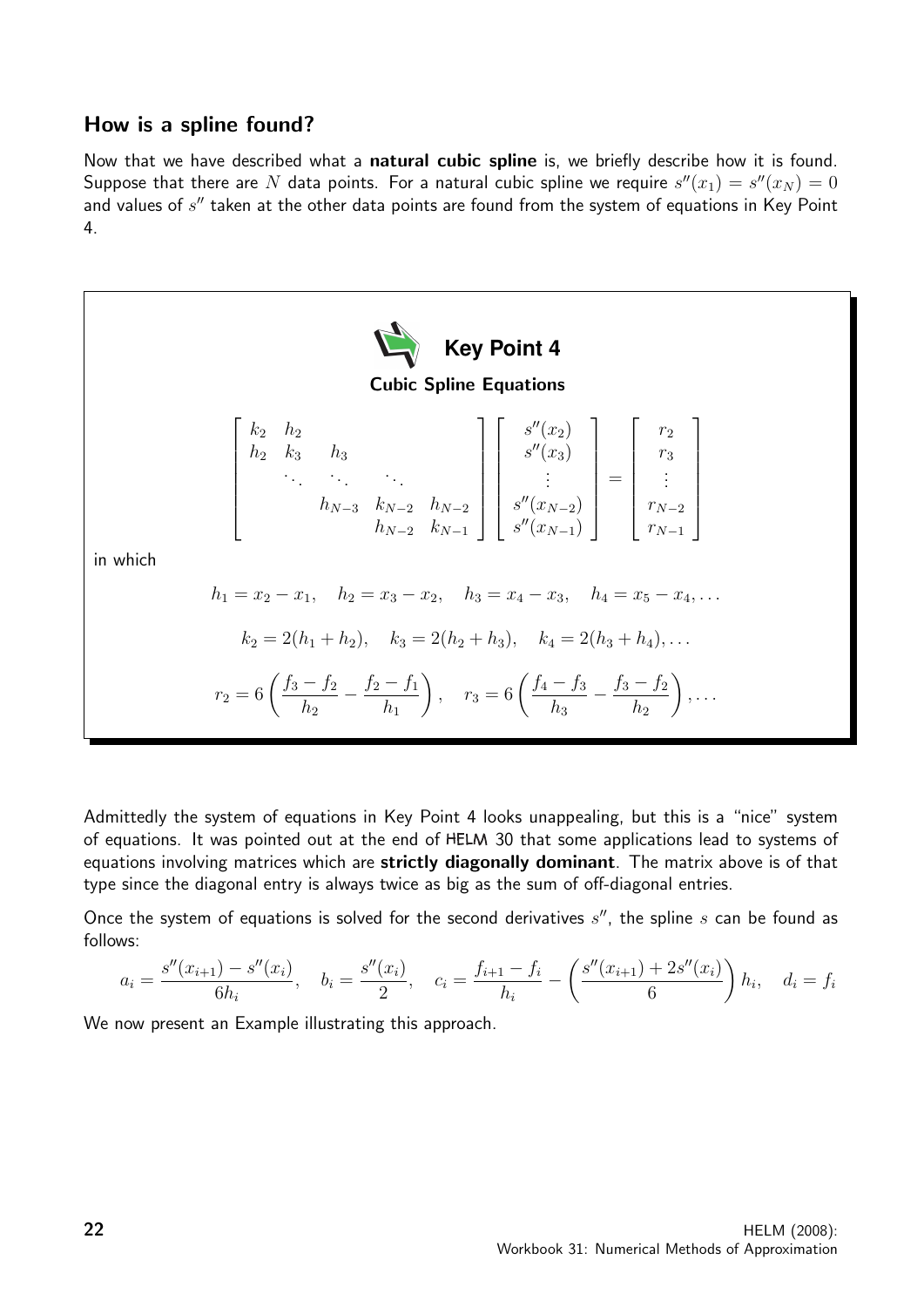

$$
\begin{array}{c|ccccc}\nx_j & 1 & 3 & 5 & 8 \\
\hline\nf_j & 0.85 & 0.72 & 0.34 & 0.67\n\end{array}
$$

#### Solution

In the notation now established we have  $h_1 = 2$ ,  $h_2 = 2$  and  $h_3 = 3$ . For a natural cubic spline we require  $s''$  to be zero at  $x_1$  and  $x_4$ . Values of  $s''$  at the other data points are found from the system of equations given in Key Point 4. In this case the matrix is just  $2 \times 2$  and the pair of equations are:

$$
h_1 \underbrace{s''(x_1)}_{=0} + 2(h_1 + h_2)s''(x_2) + h_2s''(x_3) = 6\left(\frac{f_3 - f_2}{h_2} - \frac{f_2 - f_1}{h_1}\right)
$$
  

$$
h_2s''(x_2) + 2(h_2 + h_3)s''(x_3) + h_3 \underbrace{s''(x_4)}_{=0} = 6\left(\frac{f_4 - f_3}{h_3} - \frac{f_3 - f_2}{h_2}\right)
$$

In this case the equations become

$$
\left(\begin{array}{cc}8 & 2\\2 & 10\end{array}\right)\left(\begin{array}{c} s''(x_2)\\s''(x_3)\end{array}\right)=\left(\begin{array}{c}-0.75\\1.8\end{array}\right)
$$

Solving the coupled pair of equations leads to

 $s''(x_2) = -0.146053$   $s''(x_3) = 0.209211$ 

We now find the coefficients  $a_1$ ,  $b_1$ , etc. from the formulae and deduce that the spline is given by

$$
s(x) = -0.01217(x - 1)^3 - 0.016316(x - 1) + 0.85 \t (1 < x < 3)
$$
  
\n
$$
s(x) = 0.029605(x - 3)^3 - 0.073026(x - 3)^2 - 0.162368(x - 3) + 0.72 \t (3 < x < 5)
$$
  
\n
$$
s(x) = -0.01162(x - 5)^3 + 0.104605(x - 5)^2 - 0.099211(x - 5) + 0.34 \t (5 < x < 8)
$$

Figure 5 shows how the spline interpolates the data.

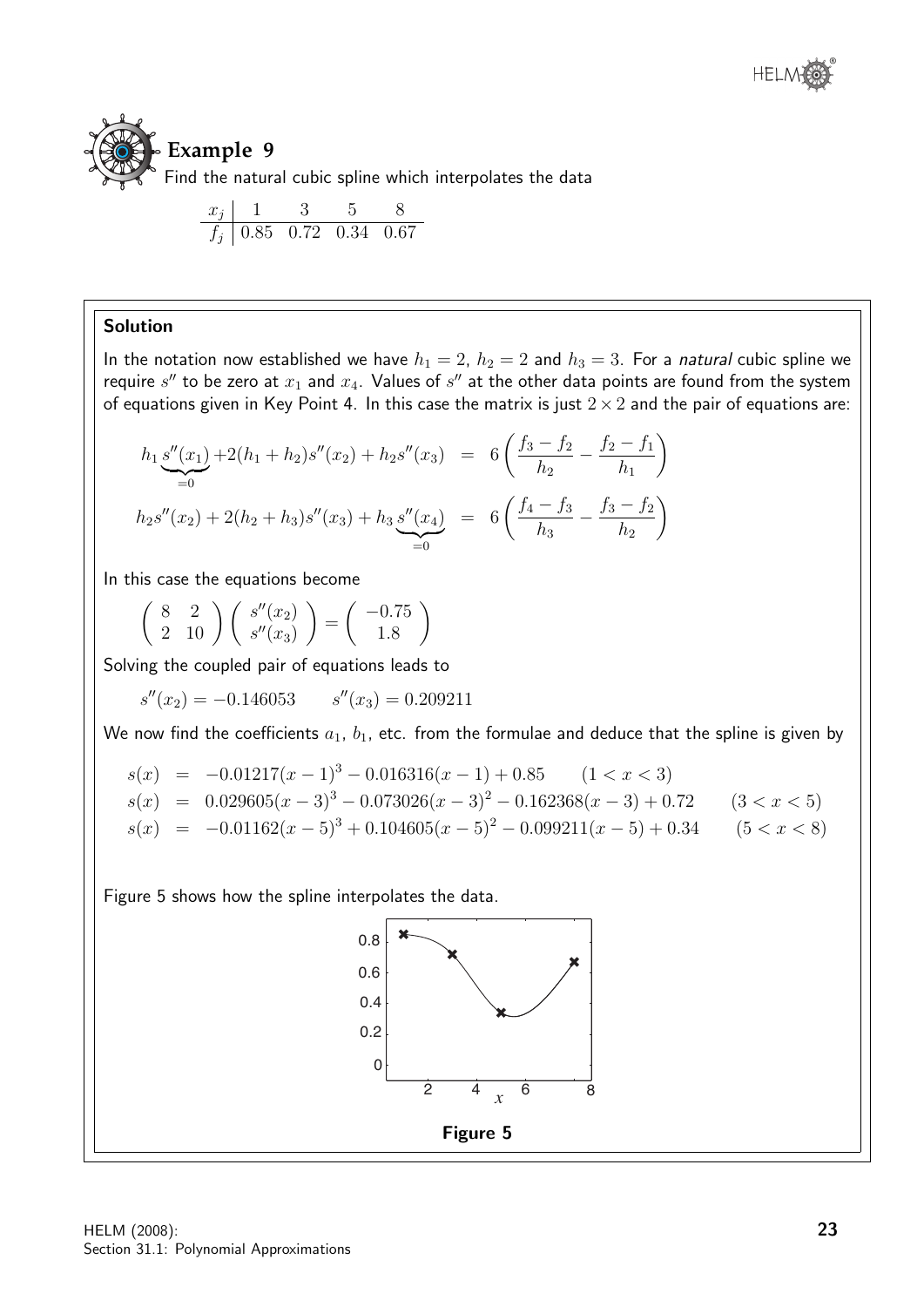

Find the natural cubic spline which interpolates the data

$$
\begin{array}{c|cc}\nx_j & 1 & 2 & 3 & 5 \\
\hline\nf_j & 0.1 & 0.24 & 0.67 & 0.91\n\end{array}
$$

#### Your solution

#### Answer

In the notation now established we have  $h_1 = 1$ ,  $h_2 = 1$  and  $h_3 = 2$ . For a natural cubic spline we require  $s''$  to be zero at  $x_1$  and  $x_4$ . Values of  $s''$  at the other data points are found from the system of equations

$$
h_1 \underbrace{s''(x_1)}_{=0} + 2(h_1 + h_2)s''(x_2) + h_2s''(x_3) = 6\left(\frac{f_3 - f_2}{h_2} - \frac{f_2 - f_1}{h_1}\right)
$$
  

$$
h_2s''(x_2) + 2(h_2 + h_3)s''(x_3) + h_3 \underbrace{s''(x_4)}_{=0} = 6\left(\frac{f_4 - f_3}{h_3} - \frac{f_3 - f_2}{h_2}\right)
$$

In this case the equations become

$$
\left(\begin{array}{cc} 4 & 1 \\ 1 & 6 \end{array}\right) \left(\begin{array}{c} s''(x_2) \\ s''(x_3) \end{array}\right) = \left(\begin{array}{c} 1.74 \\ -1.86 \end{array}\right)
$$

Solving the coupled pair of equations leads to  $s''(x_2) = 0.534783$   $s''(x_3) = -0.399130$ 

We now find the coefficients  $a_1$ ,  $b_1$ , etc. from the formulae and deduce that the spline is

$$
s(x) = 0.08913(x-1)^3 + 0.05087(x-1) + 0.1 \t(1 < x < 2)
$$
  
\n
$$
s(x) = -0.15565(x-2)^3 + 0.267391(x-2)^2 + 0.318261(x-2) + 0.24 \t(2 < x < 3)
$$
  
\n
$$
s(x) = 0.033261(x-3)^3 - 0.199565(x-3)^2 + 0.386087(x-3) + 0.67 \t(3 < x < 5)
$$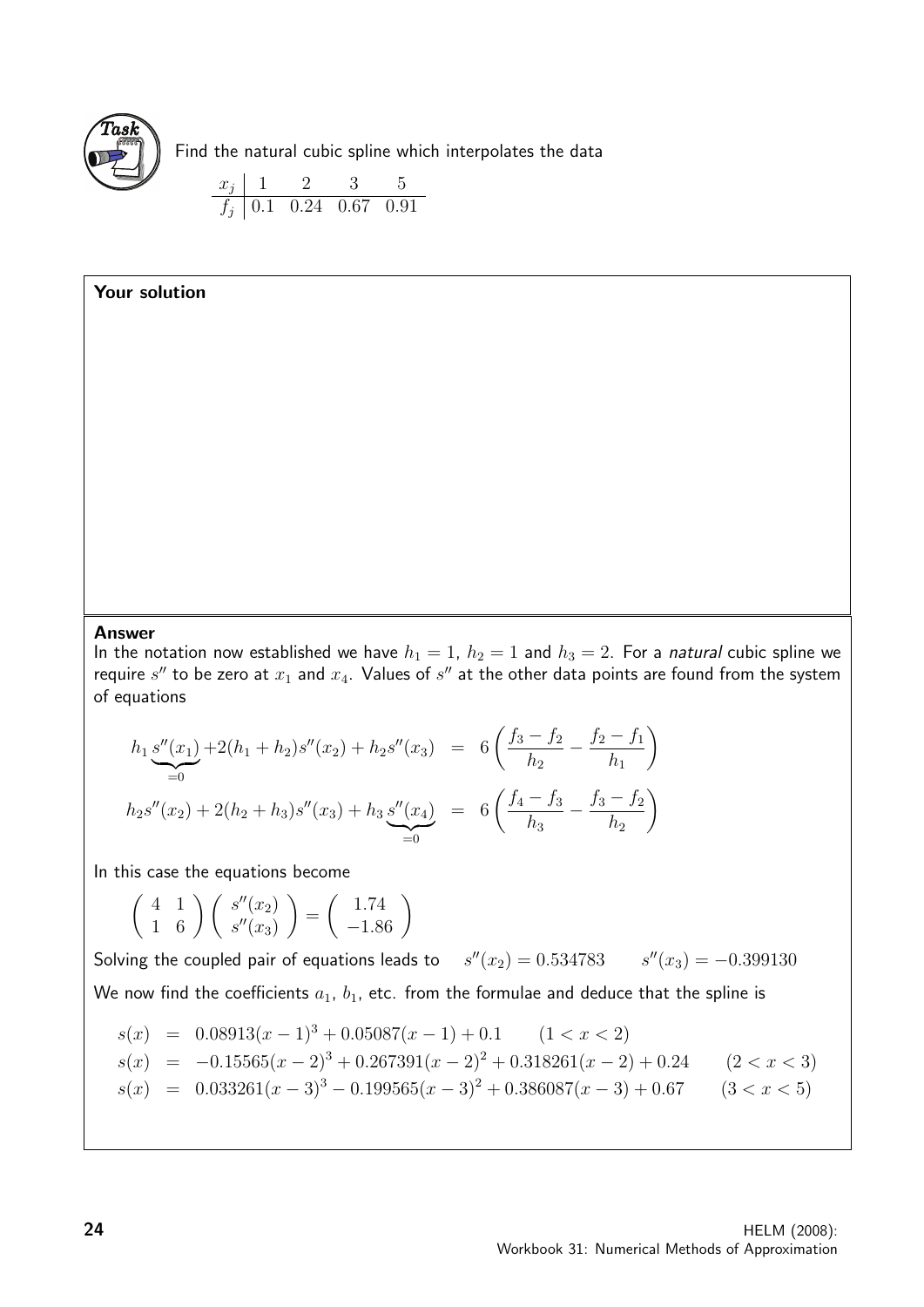

#### **Exercises**

1. A political analyst is preparing a dossier involving the following data

$$
\begin{array}{c|ccccc}\nx & 10 & 15 & 20 & 25 \\
\hline\nf(x) & 9.23 & 8.41 & 7.12 & 4.13\n\end{array}
$$

She interpolates the data with a polynomial  $p(x)$  of degree 3 in order to find an approximation  $p(22)$  to  $f(22)$ . What value does she find for  $p(22)$ ?

2. Estimate  $f(2)$  to an appropriate accuracy from the table of values below by means of an appropriate quadratic interpolating polynomial.

| 99.8 | 295.5 | 342.9 | $-564$ |
|------|-------|-------|--------|

3. An experiment is carried out and the data obtained as follows

$$
\begin{array}{c|cccc}\nx_n & 2 & 3 & 5 & 7 \\
\hline\nf_n & 2.2 & 5.4 & 6.5 & 13.2\n\end{array}
$$

Obtain the least squares best fit straight line,  $y = mx + c$ , to these data. (Give c and m to 2) decimal places.)

4. Find the natural cubic spline which interpolates the data

$$
\begin{array}{c|cccc}\nx_j & 2 & 4 & 5 & 7 \\
\hline\nf_j & 1.34 & 1.84 & 1.12 & 0.02\n\end{array}
$$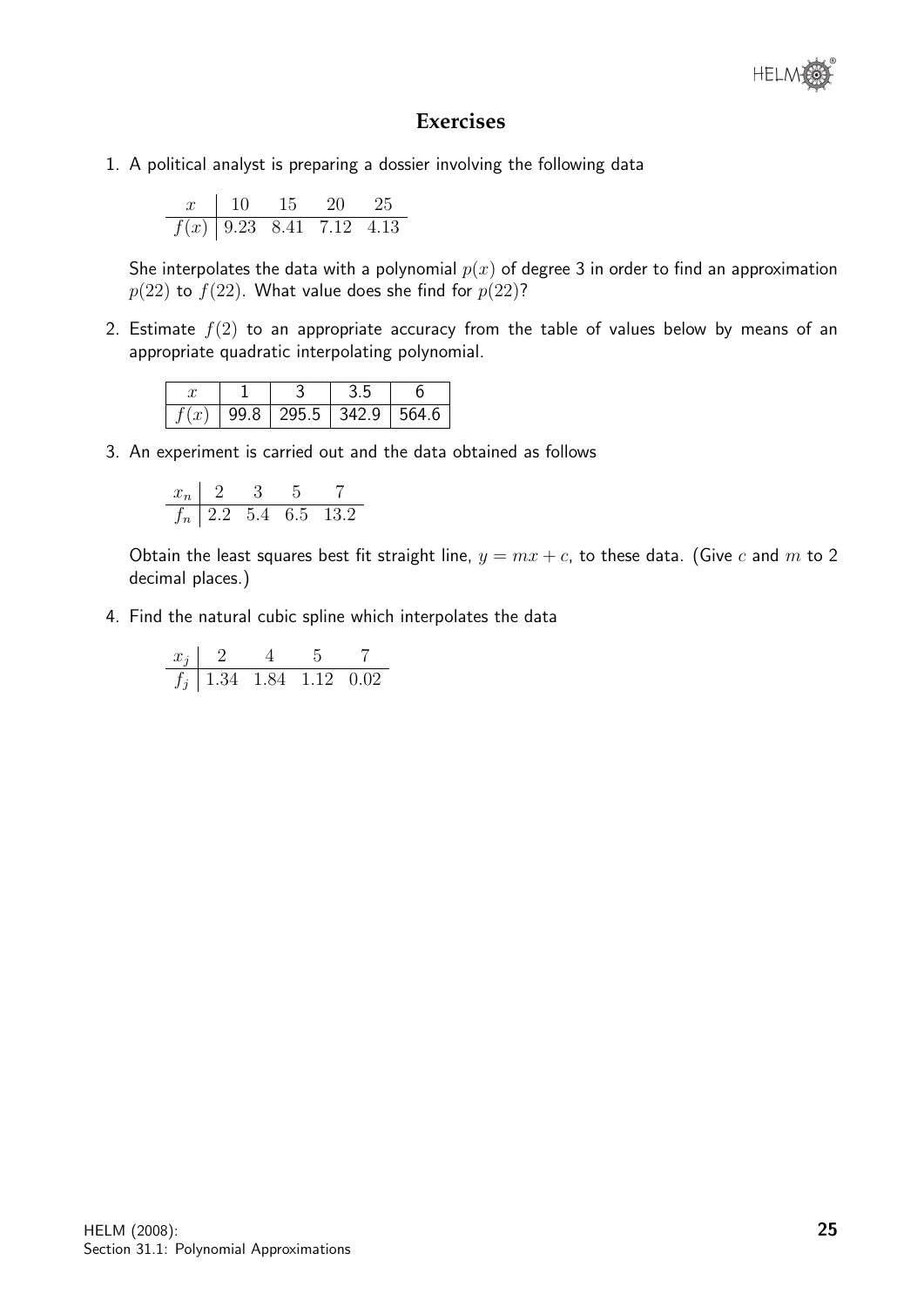Answers

1. We are interested in the Lagrange polynomials at the point  $x = 22$  so we consider

$$
L_1(22) = \frac{(22 - x_2)(22 - x_3)(22 - x_4)}{(x_1 - x_2)(x_1 - x_3)(x_1 - x_4)} = \frac{(22 - 15)(22 - 20)(22 - 25)}{(10 - 15)(10 - 20)(10 - 25)} = 0.056.
$$

Similar calculations for the other Lagrange polynomials give

 $L_2(22) = -0.288$ ,  $L_3(22) = 1.008$ ,  $L_4(22) = 0.224$ ,

and we find that our interpolated polynomial, evaluated at  $x = 22$  is

$$
p(22) = f_1L_1(22) + f_2L_2(22) + f_3L_3(22) + f_4L_4(22)
$$
  
= 9.23 × 0.056 + 8.41 × -0.288 + 7.12 × 1.008 + 4.13 × 0.224  
= 6.197  
= 6.20, to 2 decimal places,

which serves as the approximation to  $f(22)$ .

2.

$$
f(2) = \frac{(2-1)(2-3)}{(3.5-1)(3.5-3)} \times 342.9 + \frac{(2-1)(2-3.5)}{(3-1)(3-3.5)} \times 295.5 + \frac{(2-3)(2-3.5)}{(1-3)(1-3.5)} \times 99.8
$$
  
= -274.32 + 443.25 + 29.94  
= 198.87

Estimate is 199 (to 3 sig. fig.)

3. We tabulate the data for convenience:

| $x_n$ | $\sqrt{f_n}$ |    | $x_n f_n$ |
|-------|--------------|----|-----------|
|       | 2.2          |    | 4.4       |
| 3     | 5.4          | 9  | 16.2      |
| 5     | 6.5          | 25 | 32.5      |
|       | 13.2         | 49 | 92.4      |
|       | 27.3         | 87 | 145.5     |

The quantity  $\sum 1$  counts the number of data points and in this case is equal to 4. It follows that the pair of equations for  $m$  and  $c$  are as follows:

 $4c + 17m = 27.3$  $17c + 87m = 145.5$ 

Solving these gives  $c = -1.67$  and  $m = 2.00$ , to 2 decimal places, and we see that the least squares best fit straight line to the given data is

 $y = -1.67 + 2.00x$